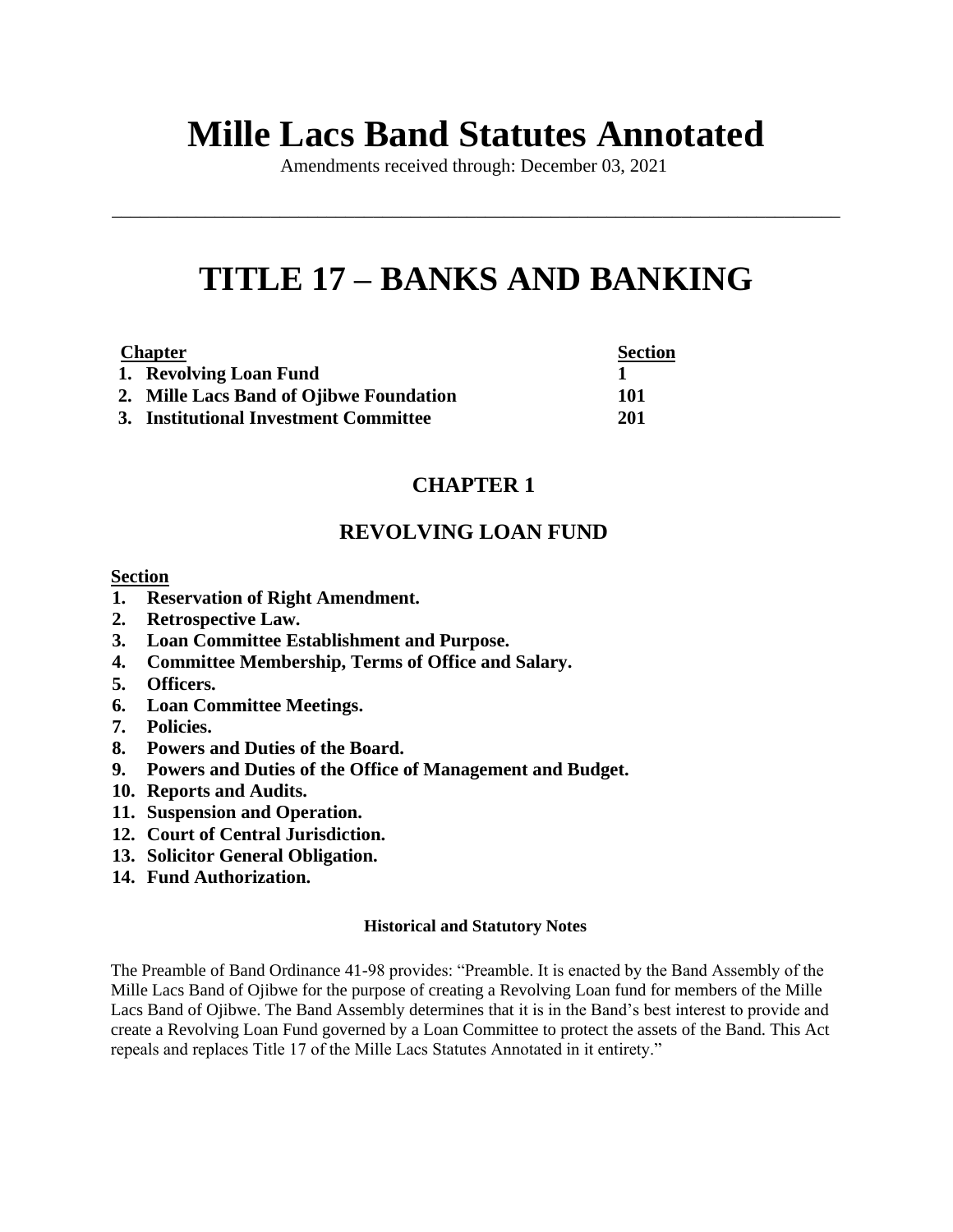# **§ 1. Reservation of Right of Amendment.**

The Band Assembly hereby fully reserves the right to alter, amend or repeal the several provisions of this Chapter, and all rights and privileges granted or extended hereunder shall be subject to such reserved right.

#### **Historical and Statutory Notes**

**Source:**

Band Ordinance 41-98, § 1.

# **§ 2. Retrospective Law.**

This Chapter shall apply retroactively to all previous loans disbursed.

#### **Historical and Statutory Notes**

**Source:**

Band Ordinance 41-98, § 2.

# **§ 3. Loan Committee Establishment and Purpose.**

- (a) The Loan Committee is hereby established for the purpose of consulting with, advising and making recommendations to the Secretary-Treasurer and Band Assembly in all matters pertaining to the loan policy.
- (b) The authority and responsibility of the Loan Committee shall be to report the Secretary-Treasurer and Band Assembly on problems concerning loans to Band members and to foster the interest and cooperation of the all concerned parties on improving their methods of operations.

#### **Historical and Statutory Notes**

#### **Source:**

Band Ordinance 41-98, § 3.

#### **§ 4. Committee Membership, Terms of Office and Salary.**

- (a) Existing Loan Committee members shall serve terms until September 30, 1998.
- (b) Effective October 1, 1998, the Loan Committee shall consist of six members who shall be nominated by the Chief Executive and confirmed by the Band Assembly.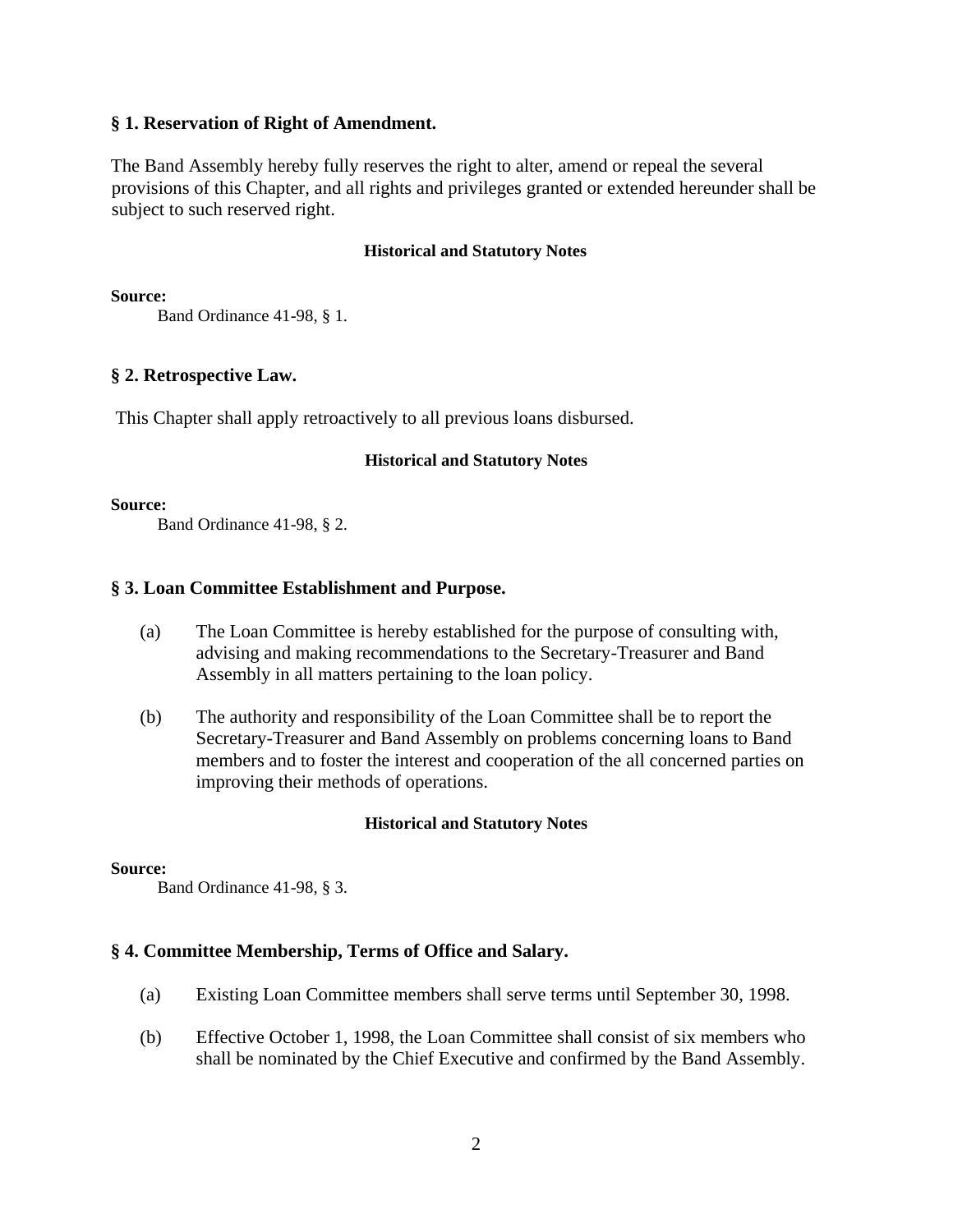- (c) The Band Assembly shall submit a list of not less than seven (7) names to the Chief Executive who shall nominate six (6) from among them to the Band Assembly for ratification. Staggered terms for the six (6) board members shall be as follows.
	- (1) Three-at-large board members shall initially serve two (2) year terms expiring September 30, 2000.
	- (2) Following the expiration of the two (2) year terms the at-large board members shall and then four (4) year terms expiring September 30, 2004, and every four (4) years hence.
	- (3) The three (3) board members from the respective districts shall serve four (4) year terms expiring September 30, 2002, and every four (4) years hence.
- (d) Board members shall be subject to removal pursuant to 4 MLBS § 15.
- (e) Board members of the Loan Committee may receive travel reimbursement and stipends for meetings attended not inconsistent with a Commissioner's Order from the Commissioner of Finance.

#### **Source:**

Band Ordinance 41-98, § 4. Band Ordinance 01-99, Title II.

# **§ 5. Officers.**

The Chair and Secretary of the Loan Committee shall be elected annually by and from the members thereof.

#### **Historical and Statutory Notes**

#### **Source:**

Band Ordinance 41-98, § 5.

# **§ 6. Loan Committee Meetings.**

- (a) Meetings may be called by the Chair of the Loan Committee. Four members of the Loan Committee shall constitute a quorum.
- (b) The Secretary shall ensure accurate record keeping of all meetings and transcripts thereof. Such records shall be prima facie evidence of the facts therein. Minutes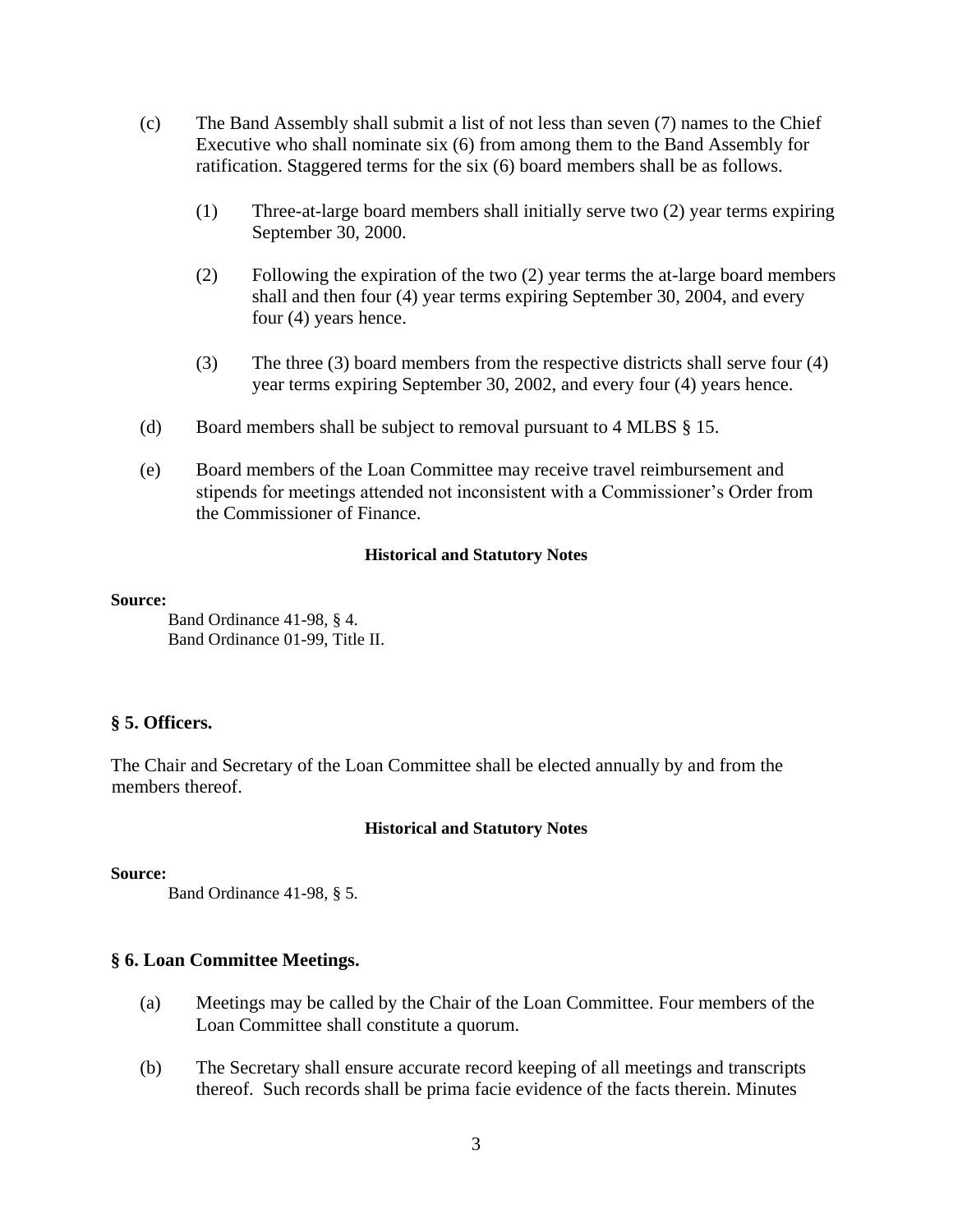shall be approved by the Loan Committee and signed by the Chair of the Loan Committee at the next loan meeting.

(c) Minutes shall be forwarded to Band Assembly and the Chief Executive within two weeks of their approval.

# **Historical and Statutory Notes**

**Source:**

Band Ordinance 41-98, § 6.

# **§ 7. Policies.**

Band Assembly shall ratify the policies for the loan committee.

#### **Historical and Statutory Notes**

**Source:**

Band Ordinance 41-98, § 7.

# **§ 8. Powers and Duties of Board.**

The Mille Lacs Band of Ojibwe Loan Committee shall have the following powers:

- (a) To act on and approve applications for loans.
- (b) To recommend amendments to the Loan policies to Band Assembly.
- (c) To fill vacancies in the Loan Committee until successors are nominated by the Chief Executive and confirmed by the Band Assembly.
- (d) To approve loan applications of Loan Committee members subject to the concurrence of the Secretary-Treasurer.
- (e) In furtherance of promoting thrift among its members and creating a source of credit for them at legitimate rates of interest for provident purposes, and not in limitation of specific powers contained herein, to have all the powers enumerated, authorized and permitted by this Chapter and such other rights, privileges and powers as may be incidental to, or necessary for, the accomplishment of the objectives and purposes of the Loan Committee.

#### **Historical and Statutory Notes**

#### **Source:**

Band Ordinance 41-98, § 8.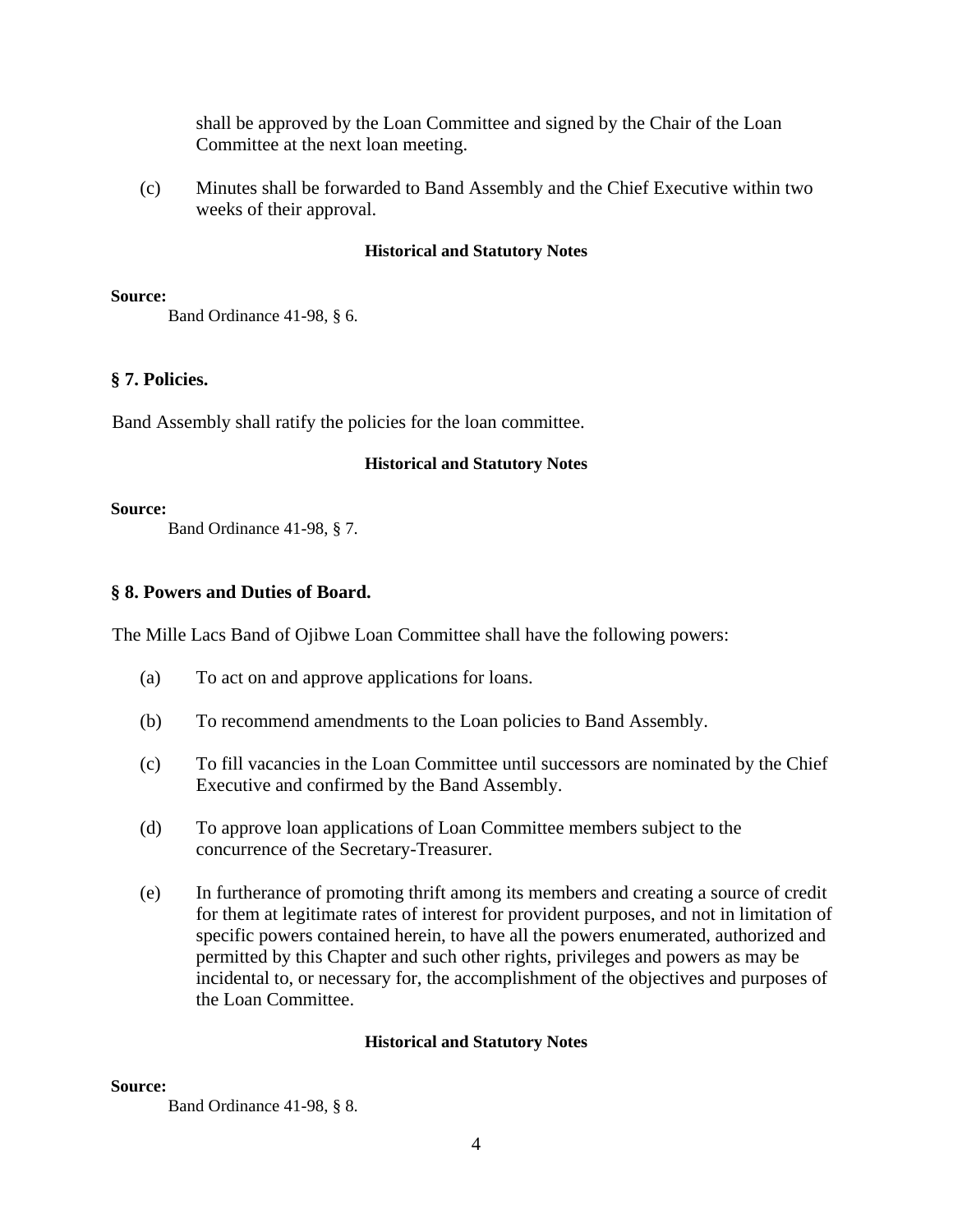# **§ 9. Powers and Duties of the Office of Management and Budget.**

- (a) The Office of Management and Budget shall have the responsibility to administer the Revolving Loan Fund for the Mille Lacs Band of Ojibwe.
- (b) The Office of Management and Budget may contract with lending institutions for the purpose of loan servicing.
- (c) The Office of Management and Budget shall be responsible for initiating all delinquent loan proceedings.

**Historical and Statutory Notes**

#### **Source:**

Band Ordinance 41-98, § 9.

# **§ 10. Reports and Audits.**

The Loan Committee shall annually file a report to the Chief Executive and Band Assembly for the purpose of giving such relevant information as may be required concerning the Loan Committee during the preceding year, although from time to time additional reports may be required. The Revolving Loan Fund shall be reviewed as part of the annual audit of the Mille Lacs Band of Ojibwe. A copy of the audit shall be forwarded to the Chief Executive and Band Assembly within sixty days after the completion of the audit.

#### **Historical and Statutory Notes**

#### **Source:**

Band Ordinance 41-98, § 10.

#### **§ 11. Suspension of Operation.**

- (a) Whenever the Band Assembly finds that the Loan Committee is engaged in unsafe or unsound practices in overseeing the Loan Fund or has knowingly or negligently permitted any of its committee members or employees to violate any material provision of any law, bylaw or regulation to which the Loan Fund is subject, the Band Assembly may suspend operation of the Loan Fund.
- (b) The Secretary-Treasurer, after formal action of the Band Assembly may suspend the operation of the Loan Fund by giving written notice to the Loan Committee. The notice shall include a list of reasons for said suspension and a list of any specific violations of law, bylaw or regulation and shall specify which operations, if any, may be continued during the period of suspension. The notice shall also fix a time and place for a hearing before the Band Assembly. The hearing shall be held within thirty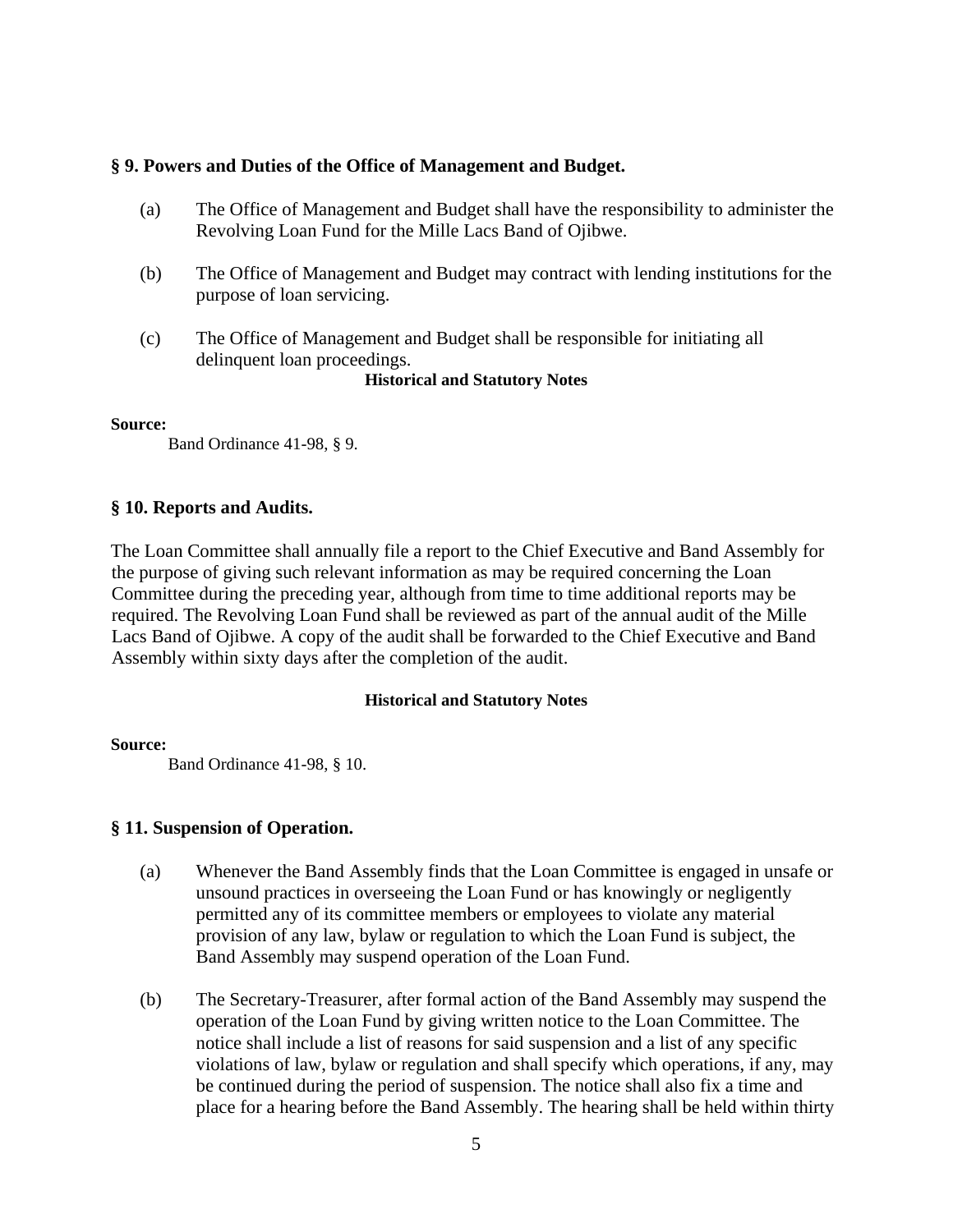calendar days of the notice of suspension. Evidence may be produced at such hearing by any party thereto. The decision as to the continued suspension of operations of the Loan Fund shall be based upon the evidence presented. If the Band Assembly, by formal action, decides to continue suspension, they shall give written notice to the Loan Committee.

(c) In lieu of the immediate suspension of the operation of the Loan Fund, the Secretary-Treasurer may submit a written notice with respect to practices or violations for the purpose of investigation and review so that the Loan Committee may have a reasonable time within which to correct any deficiencies. If corrections are not made within the time stated in the notice, the Band Assembly, by formal action, may suspend the operation of the loan fund in accordance with this section. **Historical and Statutory Notes**

#### **Source:**

Band Ordinance 41-98, § 11.

#### **§ 12. Court of Central Jurisdiction.**

The Court of Central Jurisdiction is hereby granted exclusive original jurisdiction for any cause of action which arises from this Chapter or operations of the loan fund. Nothing in this chapter shall be construed as a waiver of sovereign immunity of the Mille Lacs Band of Ojibwe in any court of competent jurisdiction.

#### **Historical and Statutory Notes**

**Source:**

Band Ordinance 41-98, § 12.

#### **§ 13. Solicitor General Obligation.**

The Solicitor General may represent the interest of the Loan Committee in any matter before the Court of Central Jurisdiction.

#### **Historical and Statutory Notes**

#### **Source:**

Band Ordinance 41-98, § 13.

#### **§ 14. Fund Authorization.**

The Band Assembly hereby authorizes a maximum of \$650,000 for the Revolving Loan Fund. These funds shall remain reserved in the general fund to provide for the operations of the Revolving Loan Fund.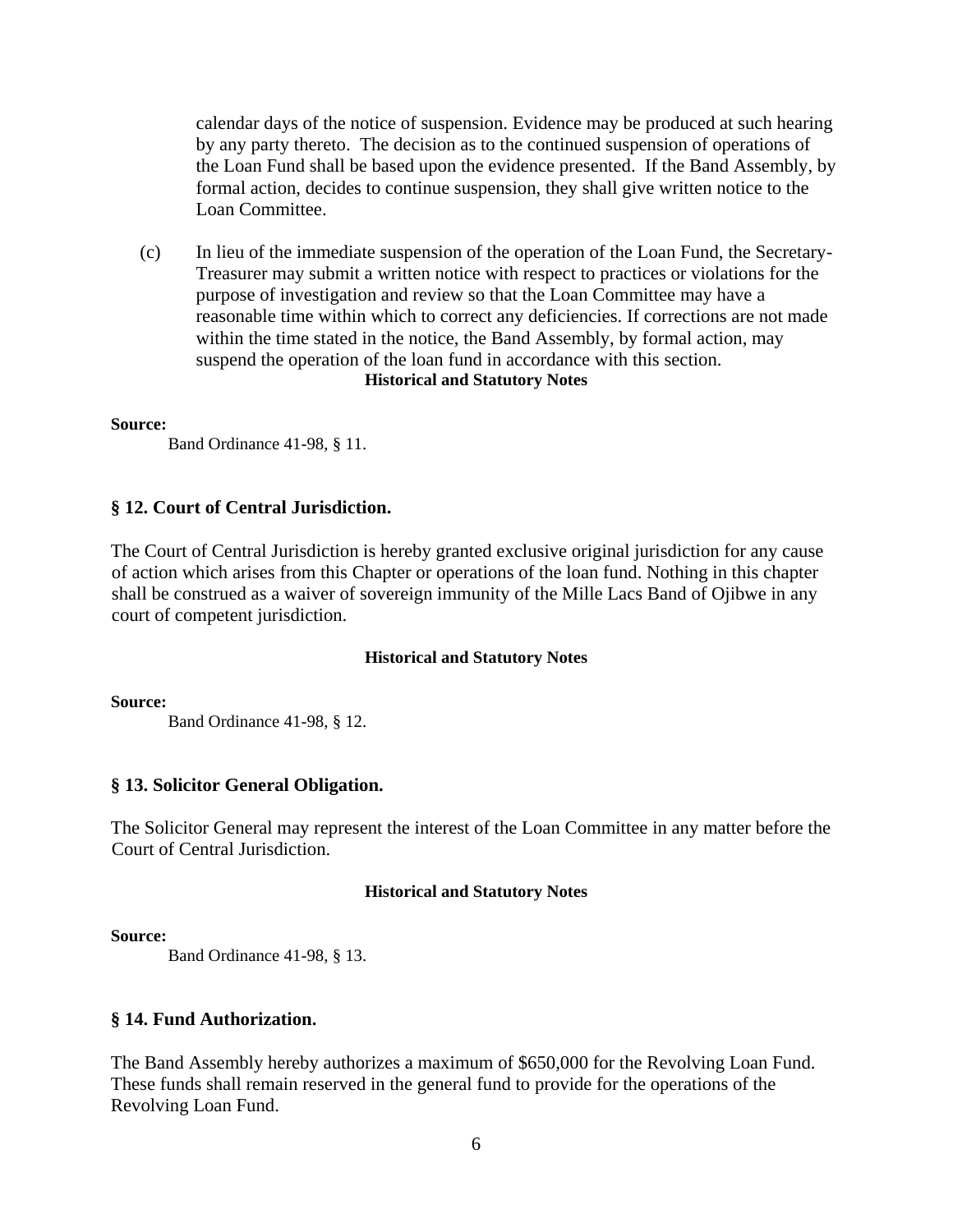**Source:**

Band Ordinance 41-98, § 14.

# **CHAPTER 2**

# **MILLE LACS BAND OF OJIBWE FOUNDATION**

# **Section**

- **101. Definitions.**
- **102. Establishment of the Advisory Committee.**
- **103. Composition of the Advisory Committee.**
- **104. Chairperson of the Advisory Committee.**
- **105. Vice-Chairperson of the Advisory Committee.**
- **106. Powers and Duties of the Advisory Committee.**
- **107. Limits on Distributions.**
- **108. Null and Void Recommendations.**
- **109. Advisor to the Advisory Committee.**
- **110. Sovereign Immunity.**

#### **§ 101. Definitions.**

Unless otherwise provided in this section, all words in this chapter shall be construed according to their ordinary meaning. The following terms are defined for purposes of this chapter:

- (a) **"Distribution"** means a disbursement of monies or other assets from the Fund in accordance with this chapter and Advisory Committee bylaws.
- (b) **"Fund"** means the Mille Lacs Band of Ojibwe Foundation.
- (c) **"St. Paul and Minnesota Foundation"** means the St. Paul and Minnesota Foundation or its successor organization.

#### **Historical and Statutory Notes**

#### **Source:**

Band Ordinance 25-21.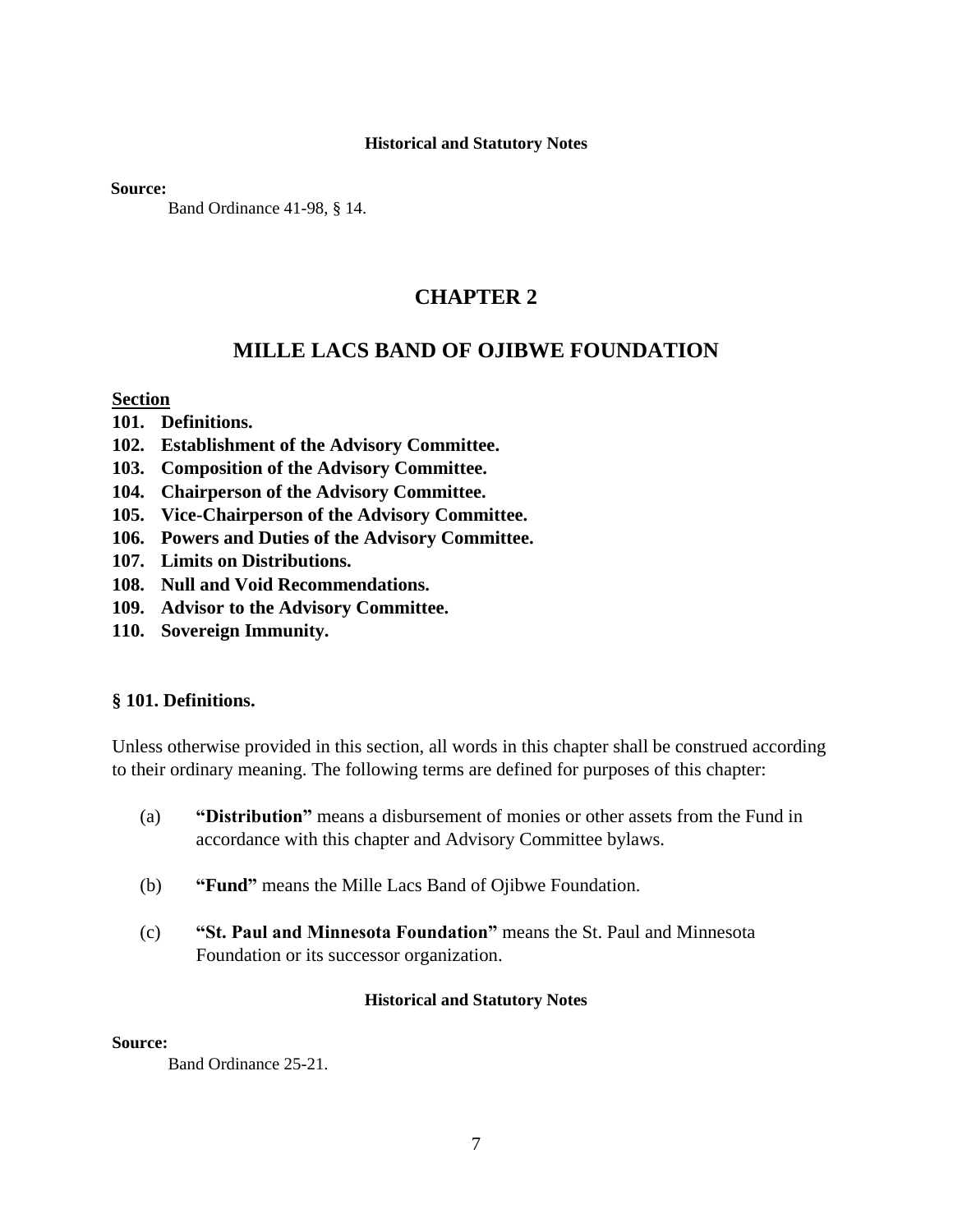# **§ 102. Establishment of the Advisory Committee.**

The Mille Lacs Band of Ojibwe establishes the Advisory Committee to the Fund for the purpose of recommending to the Foundation distributions from the Fund to qualifying organizations.

# **Historical and Statutory Notes**

**Source:**

Band Ordinance 25-21.

# **§ 103. Composition of the Advisory Committee.**

The Advisory Committee shall consist of the Chief Executive, the Secretary-Treasurer, and the three (3) popularly elected District Representatives. All five (5) members of the Advisory Committee shall be voting members.

# **Historical and Statutory Notes**

**Source:**

Band Ordinance 25-21.

# **§ 104. Chairperson of the Advisory Committee.**

The Secretary-Treasurer shall serve as the Chairperson of the Advisory Committee. The Chairperson shall have the following duties:

- (a) to preside over the meetings of the Advisory Committee;
- (b) to communicate to the St. Paul and Minnesota Foundation in writing the name and address of the Chairperson;
- (c) to communicate to the St. Paul and Minnesota Foundation in writing all recommendations for distributions from the Fund passed by a majority vote of the Advisory Committee;
- (d) to communicate to the St. Paul and Minnesota Foundation in writing the name and address of the incoming Chairperson at least two (2) weeks prior to the seating of an incoming Chairperson;
- (e) to be solely responsible for all other communications to and from the St. Paul and Minnesota Foundation; and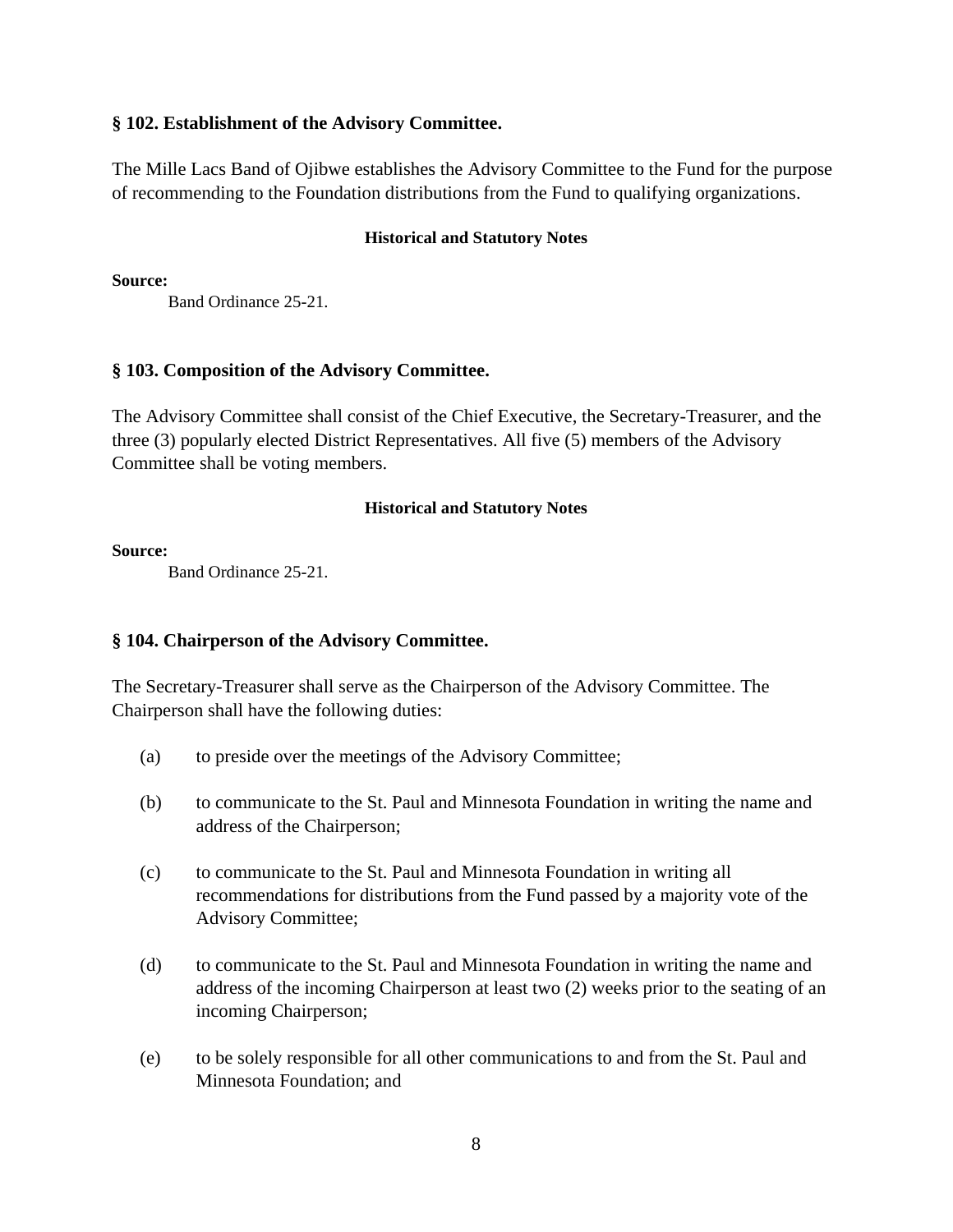(f) to perform any other duties laid out in the bylaws of the Advisory Committee.

# **Historical and Statutory Notes**

#### **Source:**

Band Ordinance 25-21.

# **§ 105. Vice-Chairperson of the Advisory Committee.**

The Chief Executive shall serve as Vice-Chairperson of the Advisory Committee. The Vice-Chairperson shall have the following duties:

- (a) to preside over meetings of the Advisory Committee in the absence of the Chairperson; and
- (b) to perform any other duties laid out in the bylaws of the Advisory Committee.

# **Historical and Statutory Notes**

# **Source:**

Band Ordinance 25-21.

# **§ 106. Powers and Duties of the Advisory Committee.**

- (a) The Advisory Committee shall:
	- (1) adopt bylaws by majority vote that are consistent with the provisions of this chapter;
	- (2) consult with the Commissioner of Finance prior to recommending any distribution from the Fund;
	- (3) communicate in writing, through the Chairperson, recommendations for distributions from the Fund to the St. Paul and Minnesota Foundation;
	- (4) announce or otherwise publish the name of each recipient organization and the purposes for which each approved distribution will be used;
	- (5) evaluate all applications that meet the standards established by the Advisory Committee, provided that the Advisory Committee has elected to solicit applications for distributions; and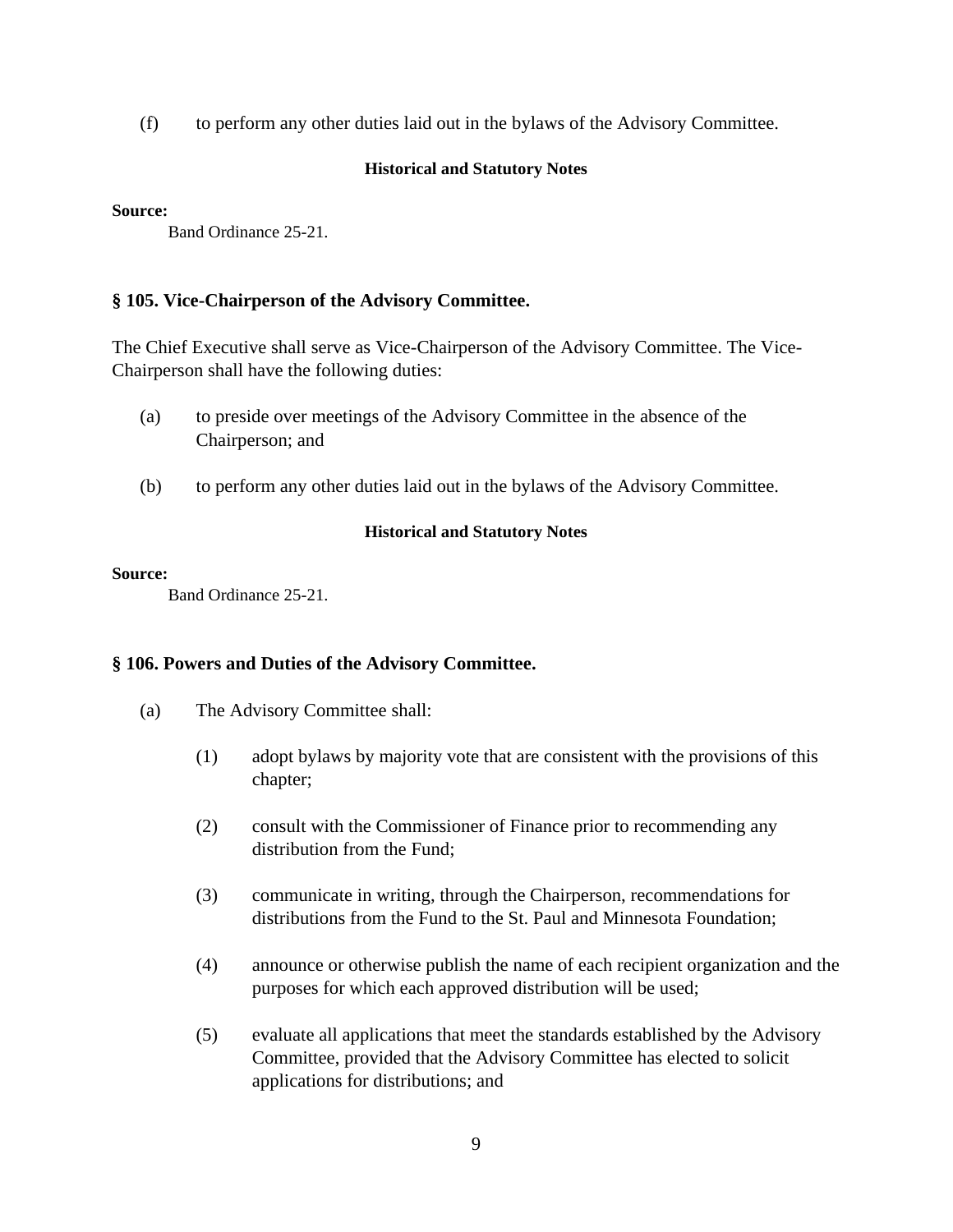- (6) determine by majority vote which complete applications shall be recommended for distributions from the Fund and in what dollar amount and priority, provided that the Advisory Committee has elected to solicit applications for distributions.
- (b) The Advisory Committee may:
	- (1) solicit applications for distributions from the Fund; and
	- (2) establish procedures for solicitation of applications for distributions from the Fund, which if created shall specify:
		- (i) the information that applicants shall provide to the Advisory Committee before the application shall be considered complete;
		- (ii) the deadline for the receipt of the applications;
		- (iii) the timeframes in which the Advisory Committee shall consider applications;
		- (iv) the eligibility requirements to apply for distributions from the Fund established by the Advisory Committee or by rule of law; and
		- (v) the purposes for which distributions may be made from the Fund, including educational, cultural, environmental, or any other permissible charitable purpose under law.

#### **Source:**

Band Ordinance 25-21.

#### **§ 107. Limits on Distributions.**

The Advisory Committee may establish in its bylaws an aggregate annual limit on distributions from the Fund and limitations on the maximum allowable distribution to any single applicant.

#### **Historical and Statutory Notes**

**Source:**

Band Ordinance 25-21.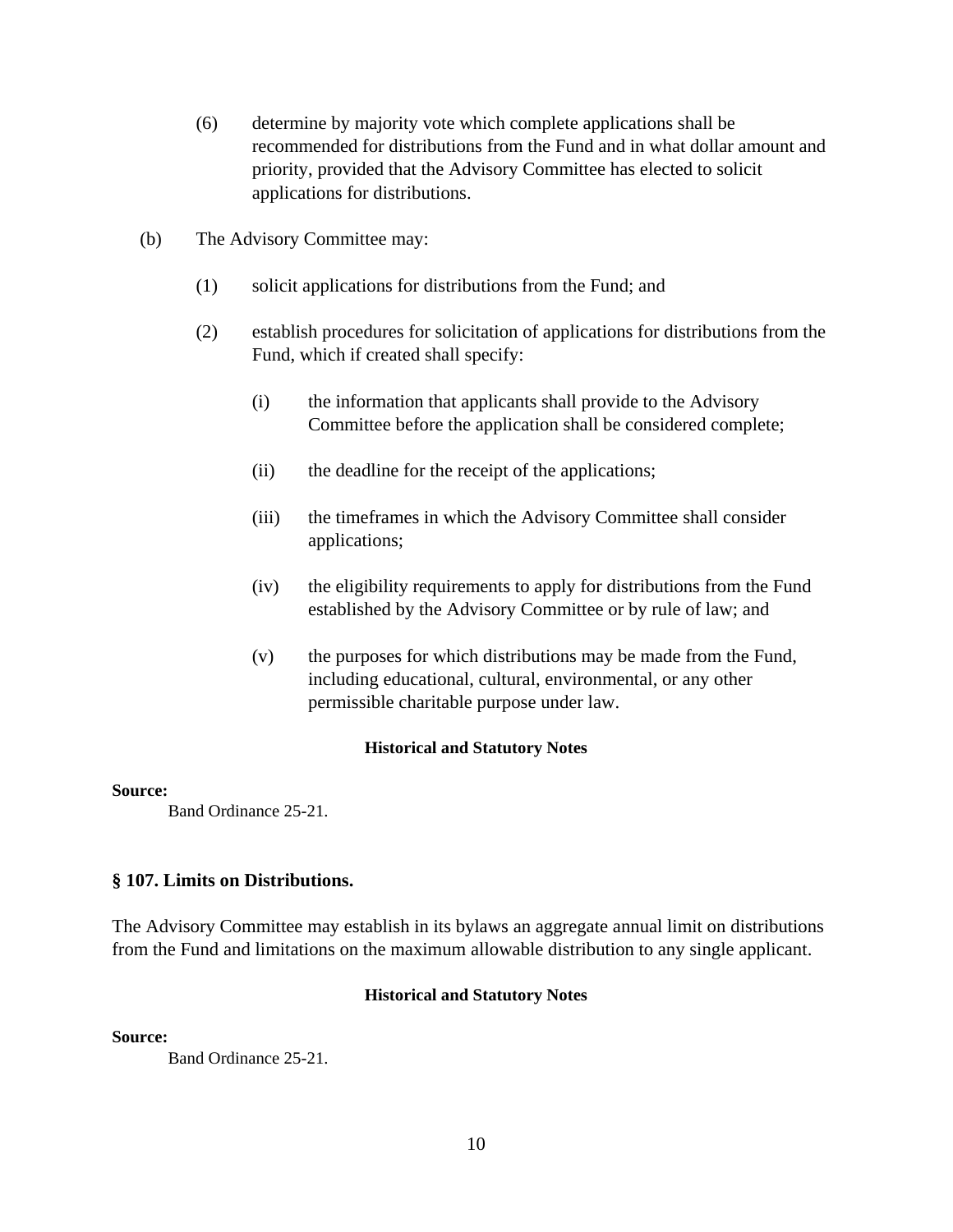# **§ 108. Null and Void Recommendations.**

- (a) Recommendations for distributions from the Fund shall be null and void if the recommendation meets any of the following criteria:
	- (1) a recommendation the recipient of which is an organization that does not meet the eligibility requirements for distributions from the Fund set by the Advisory Committee or by rule of law;
	- (2) a recommendation that is communicated to the St. Paul and Minnesota Foundation by any person other than the Chairperson of the Advisory Committee; or
	- (3) a recommendation that was approved in violation of the procedures established in this chapter, the bylaws of the Advisory Committee, or the policies of the St. Paul and Minnesota Foundation.
- (b) The Chairperson may not knowingly communicate to the St. Paul and Minnesota Foundation any recommendation that is null and void. If the Chairperson does communicate to the St. Paul and Minnesota Foundation a recommendation that is null and void, the Chairperson shall, immediately after learning that the recommendation is null and void, communicate to the St. Paul and Minnesota Foundation that such recommendation is null and void.

# **Historical and Statutory Notes**

#### **Source:**

Band Ordinance 25-21.

# **§ 109. Advisor to the Advisory Committee.**

The Commissioner of Finance shall maintain financial records relevant to the deliberations of the Advisory Committee and advise the Advisory Committee as to the remaining amount of distributable funds prior to any vote by the Advisory Committee on any application for a distribution from the Fund.

#### **Historical and Statutory Notes**

#### **Source:**

Band Ordinance 25-21.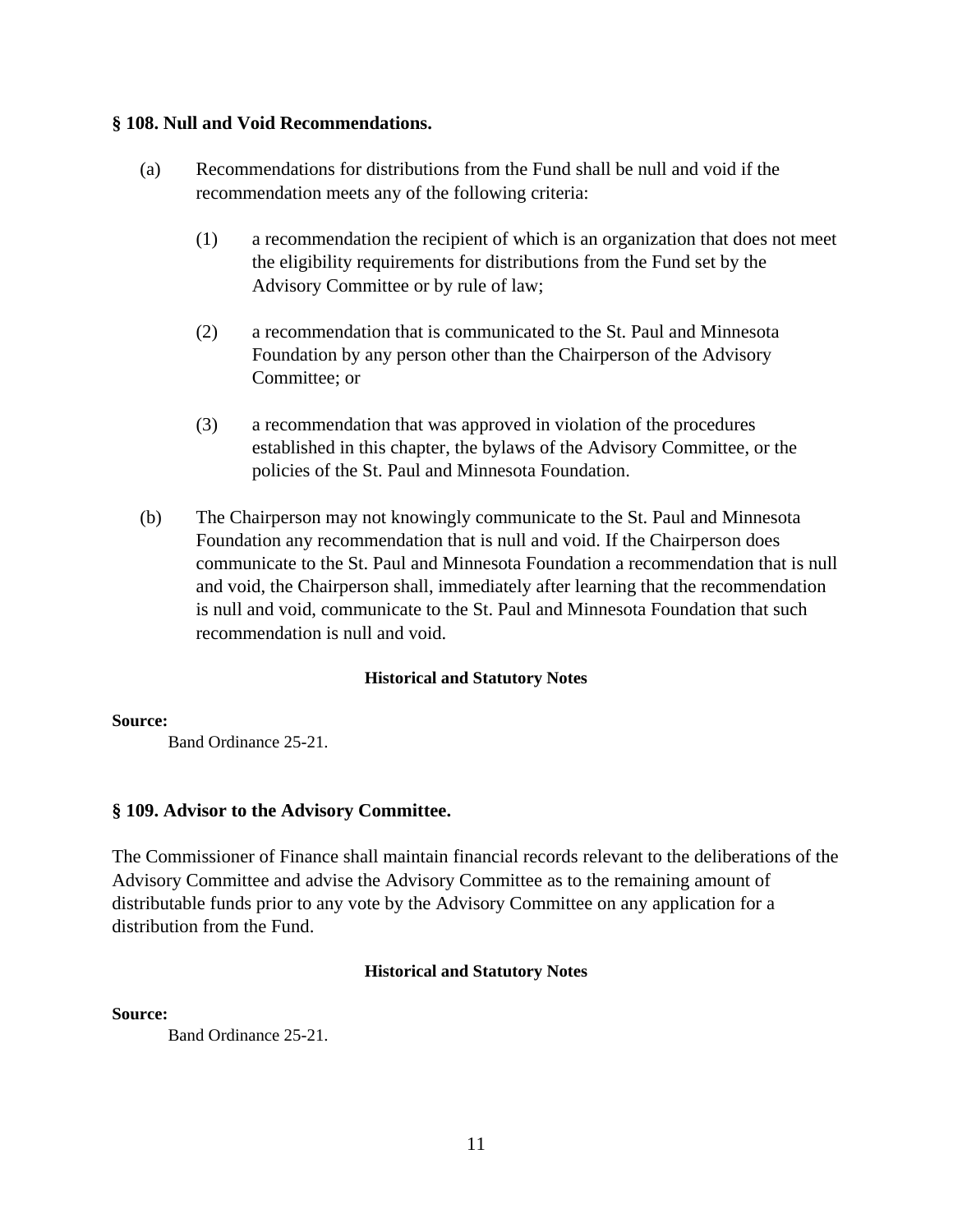# **§ 110. Sovereign Immunity.**

Nothing in this chapter, nor any communication from the Advisory Committee to applicants or the St. Paul and Minnesota Foundation, shall be construed as waiving the sovereign immunity of the Mille Lacs Band of Ojibwe.

#### **Historical and Statutory Notes**

#### **Source:**

Band Ordinance 25-21.

# **CHAPTER 3**

# **INSTITUTIONAL INVESTMENT COMMITTEE**

# **Section**

- **201. Investment Principles.**
- **202. Establishment and Purpose.**
- **203. Definitions.**
- **204. Composition.**
- **205. Duties; Resources and Authority.**
- **206. Chief Investment Officer.**
- **207. Investment Budget.**
- **208. Meetings.**
- **209. Ethical Responsibilities.**
- **210. Limitation of Liability; Indemnification; Insurance.**
- **211. Compensation; Expenses.**

# **§ 201. Investment Principles.**

The Band hereby establishes the following principles to guide its investment responsibilities:

- (a) The Band is a long-term investor whose primary mission is to provide for the wellbeing of current and future generations of enrolled Band members and their descendants;
- (b) The Band's Investment Policy Statement is the primary determinant of the investment portfolio's risk and long-term returns;
- (c) Although the Band can sacrifice some short-term liquidity to pursue a greater longterm return, the investment portfolio's net cash flows, ability to provide for the health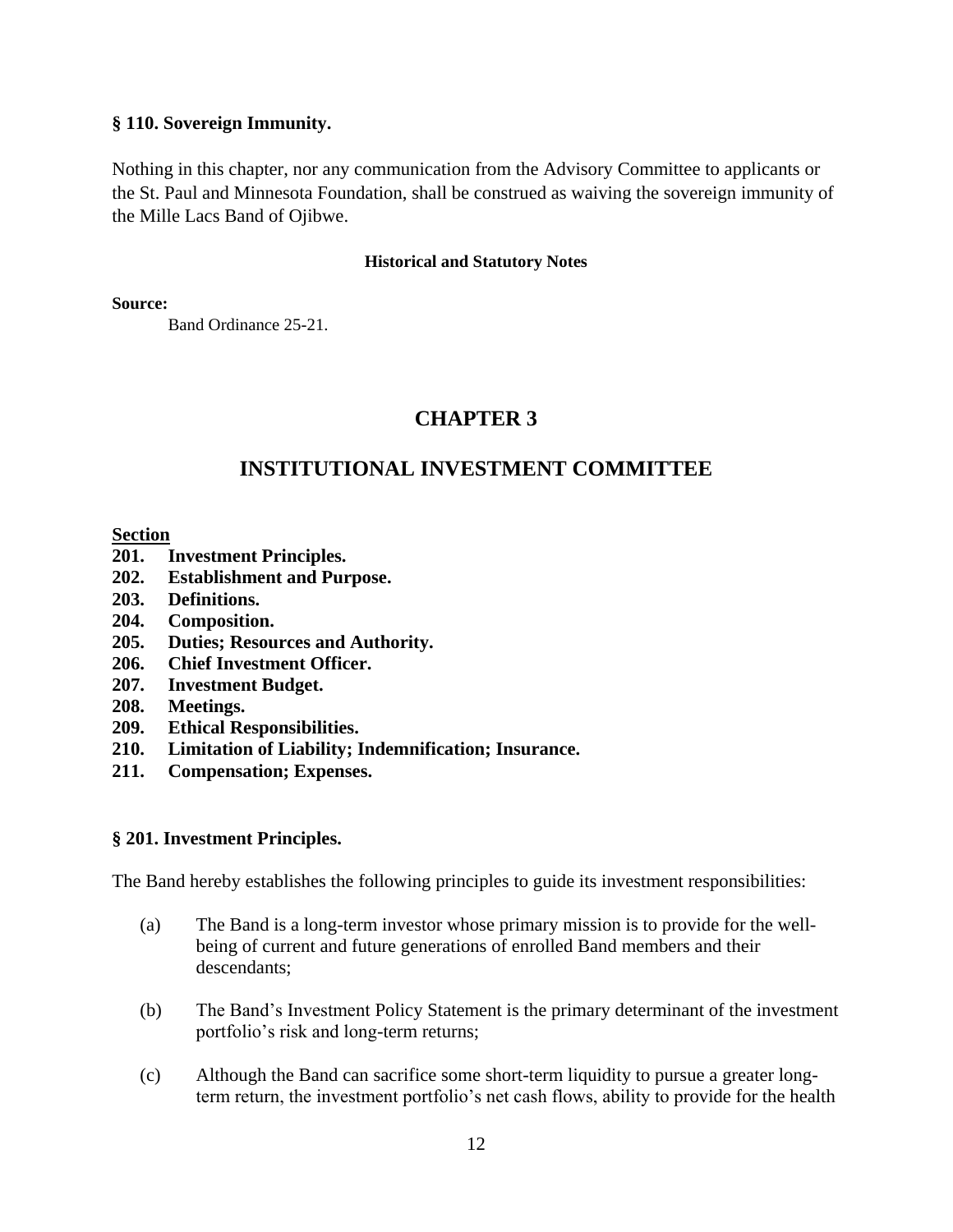and well-being of enrolled Band members, and the ability to fund the Band's government are key risk considerations;

- (d) Diversification improves the risk-adjusted return of the Band's investment portfolio;
- (e) There are long-term benefits to the Band managing investment costs;
- (f) Despite variations over time, the equity risk premium is significantly positive over a long-term investment horizon and overall exposure should therefore be managed accordingly;
- (g) The Band benefits significantly when roles and levels of authority between the Institutional Investment Committee and Chief Investment Officer are clearly defined and followed;
- (h) The Institutional Investment Committee delegates implementation of the Investment Policy Statement to the Chief Investment Officer and exercises oversight with respect to the Chief Investment Officer's implementation activities;
- (i) The Institutional Investment Committee ensures that adequate resources are available to the investment staff to perform their statutorily prescribed duties;
- (j) The Chief Investment Officer's key role is implementing the Investment Policy Statement and setting the portfolio's active risk level in a prudent manner to meet or surpass policy benchmarks; and
- (k) Utilizing engagement initiatives to address environmental, social, and governancerelated issues can lead to positive portfolio and governance outcomes.

# **Historical and Statutory Notes**

#### **Source:**

Band Ordinance 15-22, § 1.

# **§ 202. Establishment and Purpose.**

The Institutional Investment Committee shall be established to:

- (a) Assist the Secretary-Treasurer in fulfilling her or his oversight responsibilities of all investment-related matters in accordance with Title 3 of Mille Lacs Band Statutes, to include monitoring the performance of the Band's investment assets;
- (b) Adopt bylaws in accordance with  $\S 205(a)(2)$  of this chapter no later than September 30, 2022;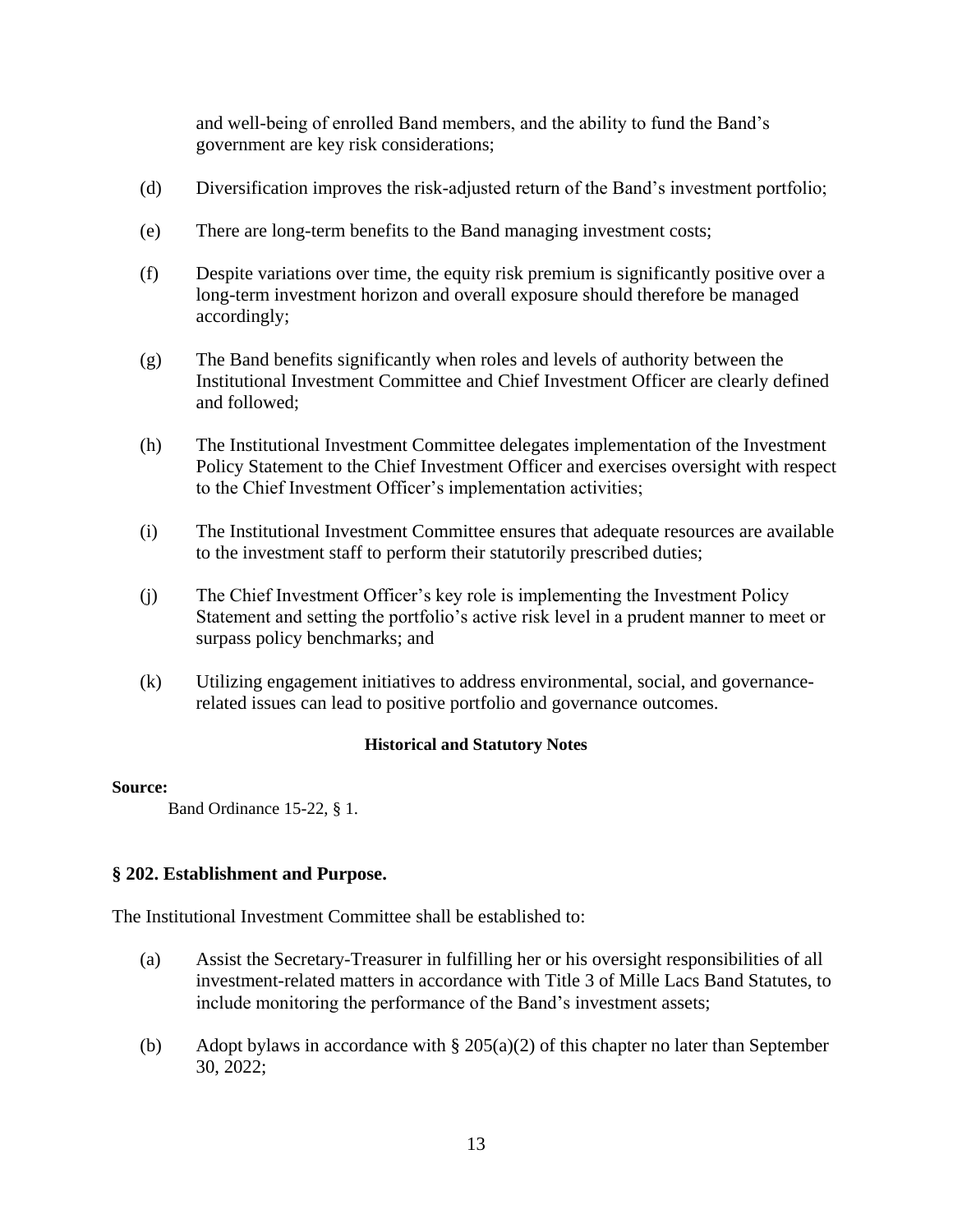- (c) Review, discuss, and assess potential transactions proposed by the Chief Investment Officer, ensuring compliance with the Band's Investment Policy Statement;
- (d) Review the Band's Investment Policy Statement at least annually and revise as needed; and
- (e) Review and evaluate the performance of individual investment managers and recommend actions regarding their retention or termination as deemed necessary and appropriate.

#### **Source:**

Band Ordinance 15-22, § 1.

# **§ 203. Definitions.**

Unless otherwise provided in this section, all words in this chapter shall be construed according to their ordinary meaning. The following terms are defined for purposes of this chapter:

- (a) **"Agenda packet"** means the agenda and all pertinent materials prepared by the Chief Investment Officer to be discussed during the Committee meeting.
- (b) **"Annual Report"** means a document that the Secretary-Treasurer, or a designee thereof, presents to the Band Assembly in executive session once per year, typically in February, detailing the performance of the Band's investment portfolio during the previous calendar year. The Annual Report is presented on behalf of the Committee.
- (c) **"Band"** means the Non-Removable Mille Lacs Band of Ojibwe.
- (d) **"Band Member Representative"** means the adult Band member serving a four-year term on the Committee pursuant to  $\S 204(b)(3)$  of this chapter.
- (e) **"Benchmark"** means a standard generally accepted within the investment management industry against which the performance of a security or investment manager can be measured.
- (f) **"Capital"** means financial assets, such as funds held in deposit accounts or funds obtained from special financing sources.
- (g) **"Cash flow"** means the net amount of cash and cash-equivalents being transferred into and out of a company.
- (h) **"Chairperson"** means the Secretary-Treasurer in her or his role as presiding officer of the Committee.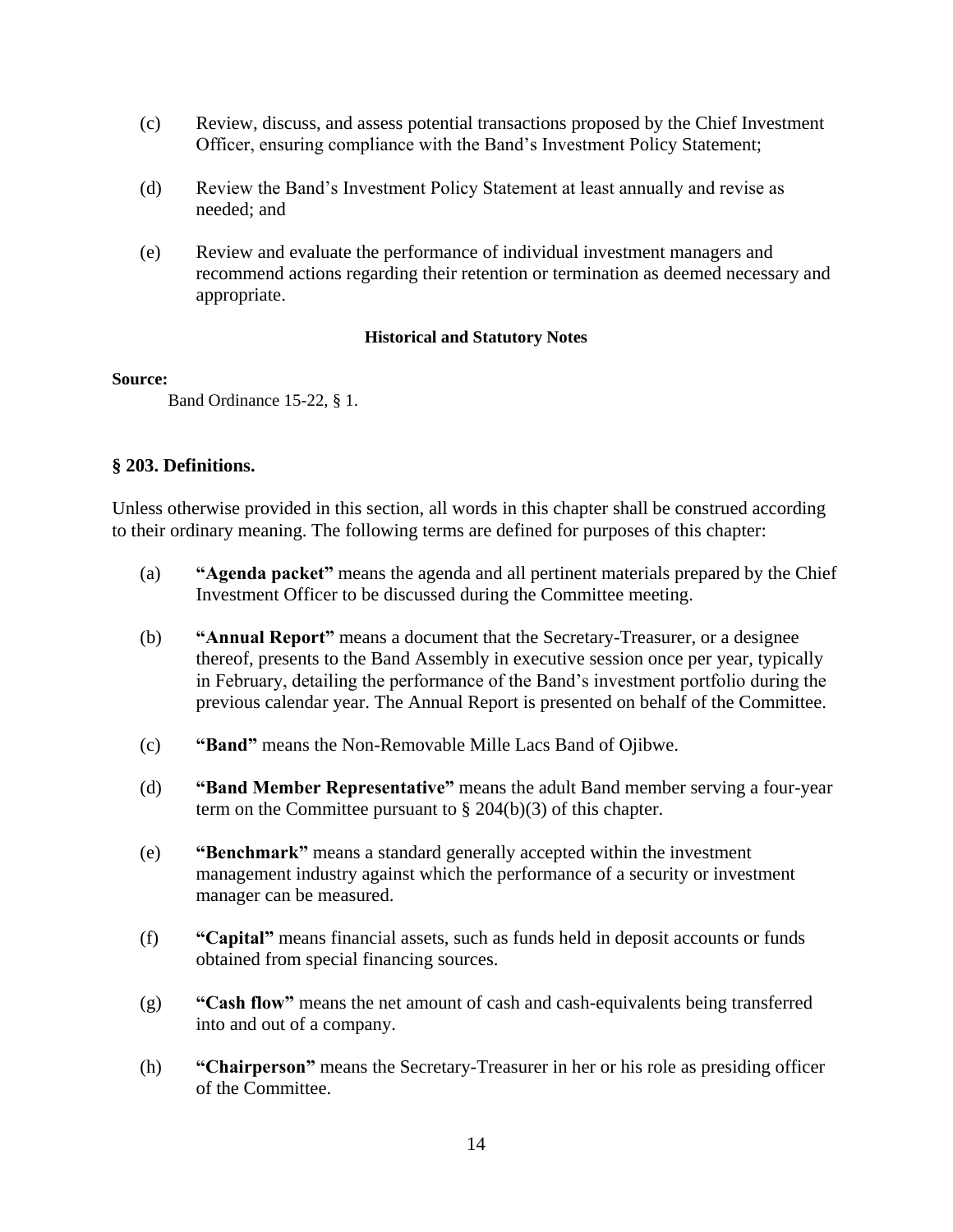- (i) **"Chief Investment Officer"** means the executive, or other appropriate fiduciary entity, charged under this chapter to manage the Band's investment portfolio and oversee a team of professionals who have the responsibility of monitoring and managing the Band's investment activities.
- (j) **"Committee"** means the Institutional Investment Committee established under this chapter.
- (k) **"Committee Secretary"** means the individual appointed in accordance with this chapter to perform secretarial functions for the Committee.
- (l) **"Comprehensive Performance Report"** means a document that the Secretary-Treasurer, or a designee thereof, presents to the Band Assembly in executive session twice per year, typically in February and August, detailing the performance of the Band's investment portfolio during the preceding six months. The Comprehensive Performance Report is presented on behalf of the Committee.
- (m) **"Conflict of interest"** means, notwithstanding any other definition provided by Band law, a vested interest of a Committee member, which may include money, status, knowledge, relationships, or reputation, which puts into question whether the Committee member's actions, judgment, or decision-making can be unbiased. The mere ownership by a Committee member of the same publicly traded security or type of security that is owned or proposed for ownership by the Band shall not by itself be considered a conflict of interest.
- (n) **"Directors and Officers Insurance"** means a type of liability insurance that protects the personal assets of Committee members and officers, and their spouses, in the event they are personally sued by employees, vendors, investors, customers, or other parties, for actual or alleged wrongful acts in the execution of duties under this chapter.
- (o) **"Diversification"** means a risk-management strategy that integrates a wide variety of distinct asset types and investment vehicles in an attempt at limiting exposure to any single asset or risk.
- (p) **"Duty of confidentiality"** means the duty of any individual who obtains information about the Band's investments under this chapter to refrain from sharing that information with others, except with the express consent of the Committee.
- (q) **"Environmental, Social, and Governance Standards"** means a set of standards that the Band, as a socially conscious investor, uses to screen potential investments, taking into account how companies perform as a steward of nature; how companies approach issues of health and safety; how companies manage relationships with employees, suppliers, customers, and communities where the companies operate; and how companies are structured with regard to leadership, executive pay, audits, internal controls, and shareholder rights.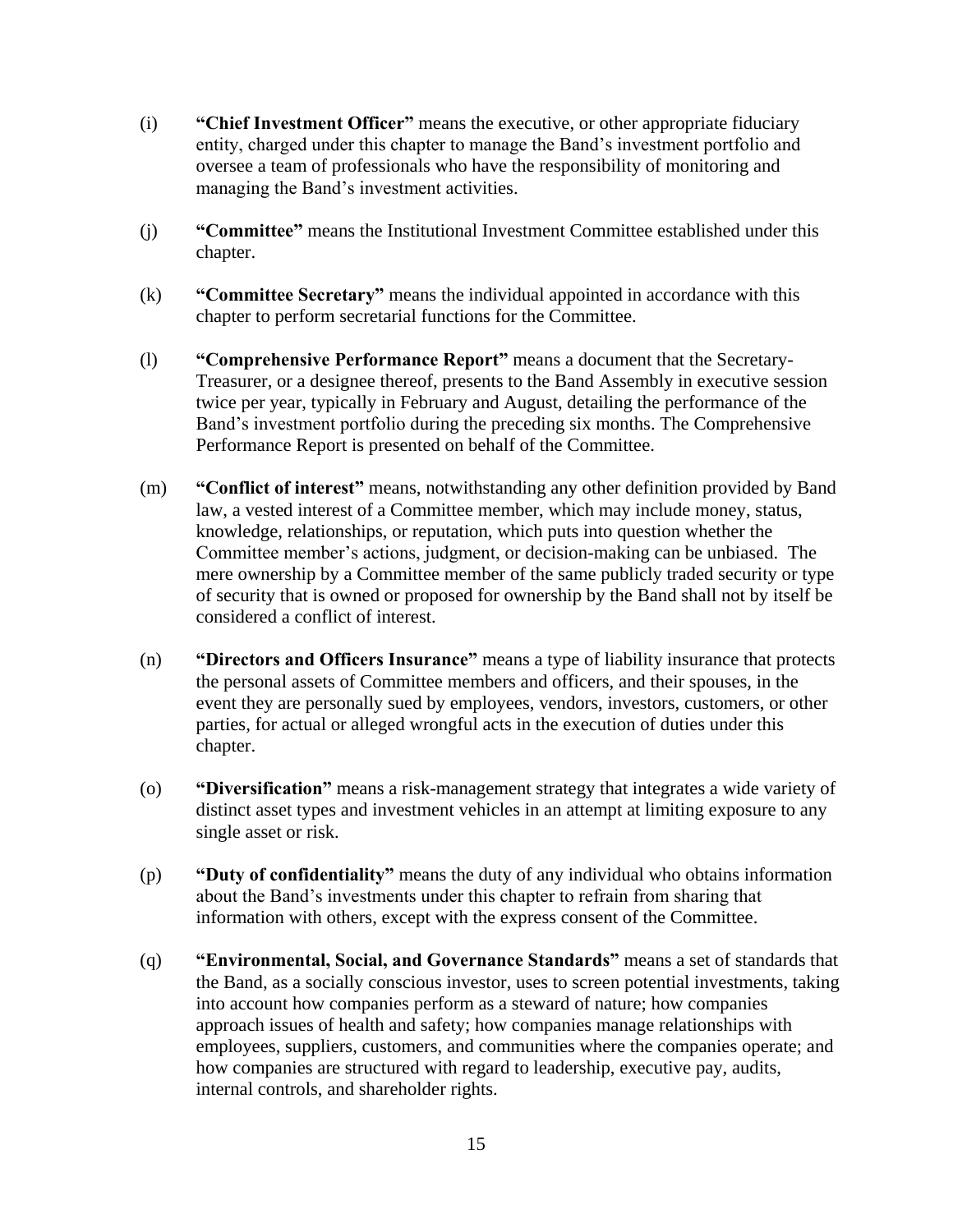- (r) **"Equity risk premium"** means an excess return that investing in the stock market provides over a comparatively risk-free rate.
- (s) **"Executive session"** means a meeting of the Band Assembly that is conducted in private for the purpose of protecting sensitive information.
- (t) **"Exposure"** means the amount of financial value the Band stands to lose in an investment should the investment fail.
- (u) **"General ledger"** means the Band's main accounting record for governmental operations.
- (v) **"Investment agreement"** means a contract between the Band and a separate entity which states the rights and responsibilities of each party and sets forth the parameters of a proposed investment, to include required services and fees.
- (w) **"Investment budget"** means the annual operating budget of the Chief Investment Officer and investment staff, including salaries, manager fees, custodial fees, trading costs, and other expenses necessary to carry out their duties.
- (x) **"Investment manager"** means a person or organization that makes investments in security portfolios on behalf of the Band.
- (y) **"Investment Policy Statement"** means a document drafted and approved by the Committee that outlines general rules for the Chief Investment Officer to follow, including specific information on matters such as asset allocation, risk tolerance, and liquidity.
- (z) **"Investment principles"** mean a set of standards established under this chapter that guide the Committee's investment decision-making process and the development of the Investment Policy Statement.
- (aa) **"Investment professional"** means an adult with an extensive background in the financial industry serving on the Committee pursuant to  $\S 204(b)(4)$  of this chapter.
- (bb) **"Investment staff"** means qualified professionals hired and supervised by the Chief Investment Officer to implement the Band's Investment Policy Statement.
- (cc) **"Joint Session of the Band Assembly"** means a meeting with the four members of the Band Assembly and the Chief Executive, convened pursuant to 3 MLBS § 25.
- (dd) **"Liquidity"** means the ease with which an asset or security can be converted into ready cash without affecting its market price.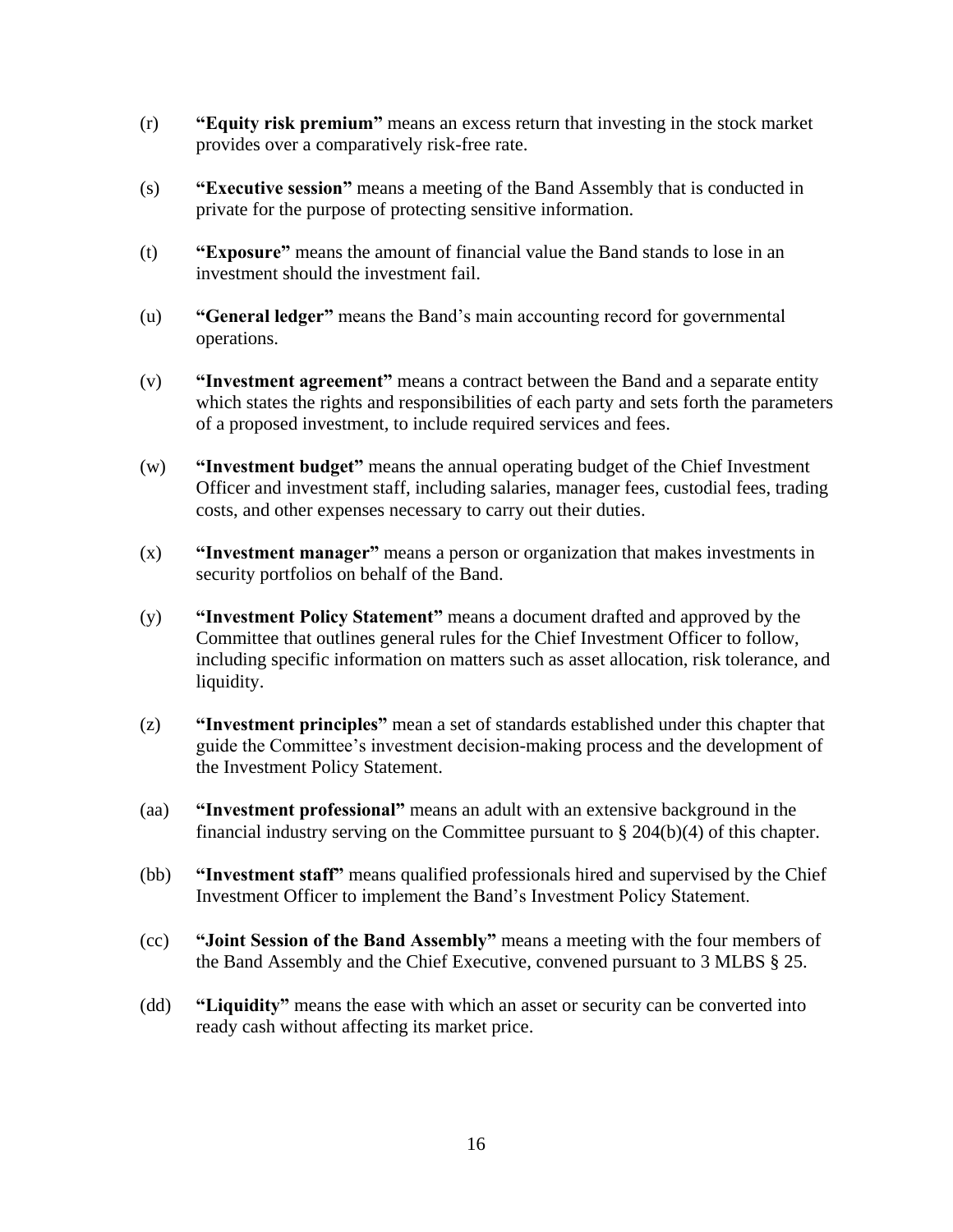- (ee) **"Minutes"** means notes that are recorded during Committee meetings, which shall serve as an official record of the proceedings and as evidence of a prudent decisionmaking process.
- (ff) **"Non-voting member"** means a member of the Committee pursuant to § 204(c) of this chapter who is *not* entitled to vote.
- (gg) **"Other appropriate fiduciary entity"** means any organization specializing in institutional investment management that the Band has appointed to act as Chief Investment Officer in accordance with this chapter.
- (hh) **"Security"** means a fungible, negotiable financial instrument that holds some type of monetary value and represents either an ownership position in a publicly traded company via stock, a creditor relationship with a governmental body or corporation represented by owning that entity's bond, or rights to ownership as represented by an option.
- (ii) **"Speculation"** means the act of investing funds in such a manner that seeks unusually high returns while accepting a substantial risk of loss or failure.
- (jj) **"Voting member"** means a member of the Committee who is entitled to vote pursuant to § 204(b) of this chapter.

#### **Source:**

Band Ordinance 15-22, § 1.

# **§ 204. Composition.**

- (a) **Membership.** The Committee shall be composed of a maximum of eight voting members and one non-voting member.
- (b) **Voting members.** The voting members shall consist of:
	- (1) The Secretary-Treasurer, who shall not serve on the Committee beyond the length of her or his elected term as Secretary-Treasurer;
	- (2) The Commissioner of Finance, who shall not serve on the Committee beyond the length of her or his term as Commissioner of Finance;
	- (3) One adult Band member who possesses a Master of Finance or Master of Business Administration degree, or has other appropriate investment or financial background; and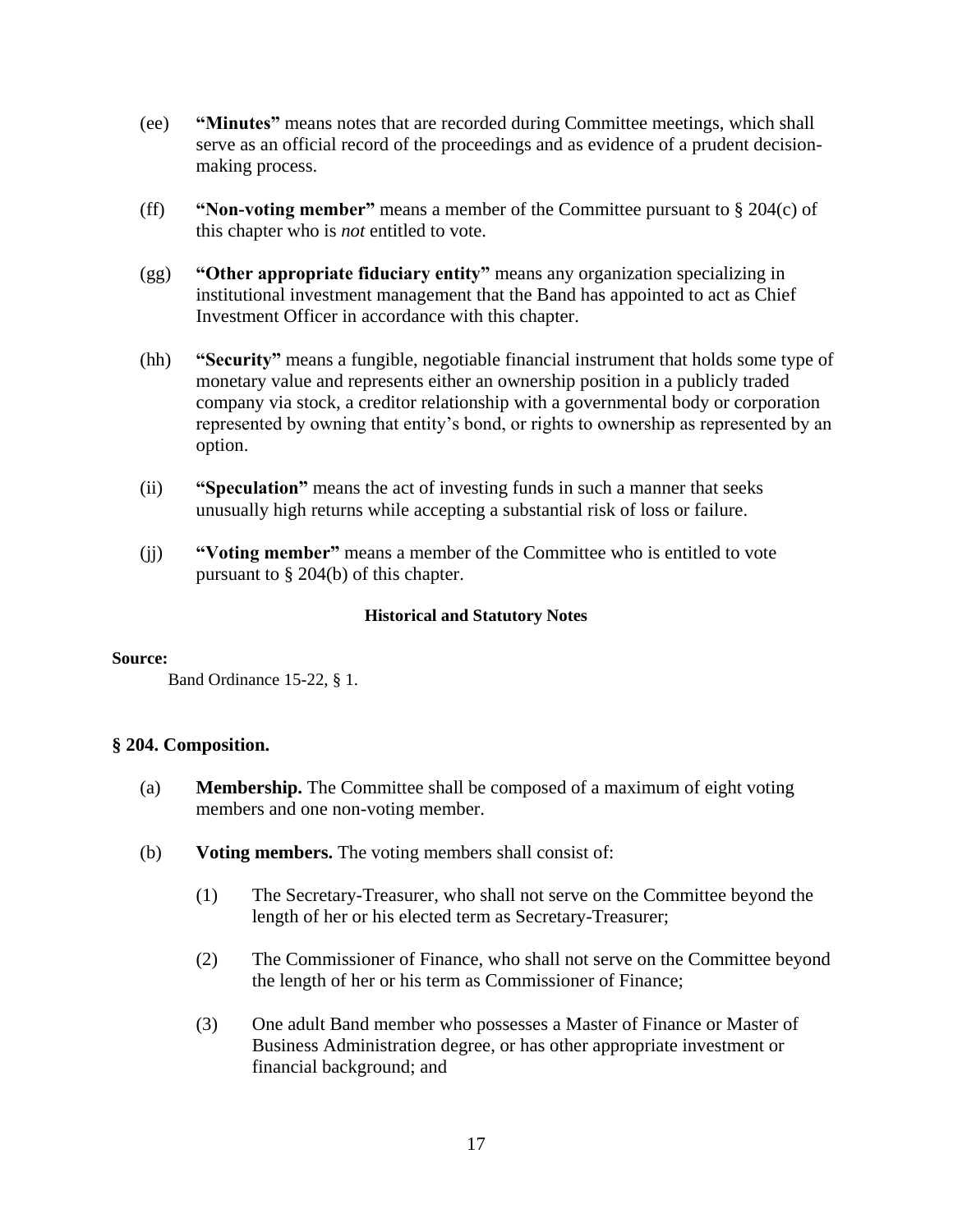- (4) A minimum of three and a maximum of five investment professionals possessing diverse financial backgrounds.
- (c) **Non-voting member.** The Chief Executive shall serve on the Committee as a nonvoting member.
- (d) **Chairperson.** The Secretary-Treasurer shall serve as Chairperson of the Committee and shall also retain a vote in all matters coming before the Committee. The Chairperson shall:
	- (1) Preside over Committee meetings;
	- (2) Ensure that agenda packets have been distributed; and
	- (3) Encourage input and discussion from Committee members during meetings.
- (e) **Vice-Chairperson.** The Secretary-Treasurer may designate a Committee member as Vice-Chairperson who, in the absence of the Secretary-Treasurer, shall act as Chairperson and perform all duties thereto. Whether the Vice-Chairperson may vote depends on her or his status as either a voting member or non-voting member of the Committee.
- (f) **Band Member Representative.** The Band Member Representative shall serve a four-year term on the Committee, beginning on January 1, 2022. Each successive Band Member Representative shall also serve a four-year term, with the term always beginning on January 1 and ending on December 31.
	- (1) The Band Member Representative must:
		- (i) Be nominated by the Secretary-Treasurer;
		- (ii) Possess a Master of Finance or Master of Business Administration degree, or have other appropriate investment or financial background; and
		- (iii) Be confirmed by a majority vote of the Band Assembly.
	- (2) The Band Member Representative can only be removed for cause by a majority vote of the Joint Session of the Band Assembly.
- (g) **Investment professionals.** The investment professionals shall serve staggered terms on the Committee. Each investment professional must possess financial and investment backgrounds that are diverse from one another, be nominated by the Secretary-Treasurer, and be approved by a majority vote of the Band Assembly. Although lawful to have only three investment professionals serving, the Committee should strive to fill all five investment professional positions. An investment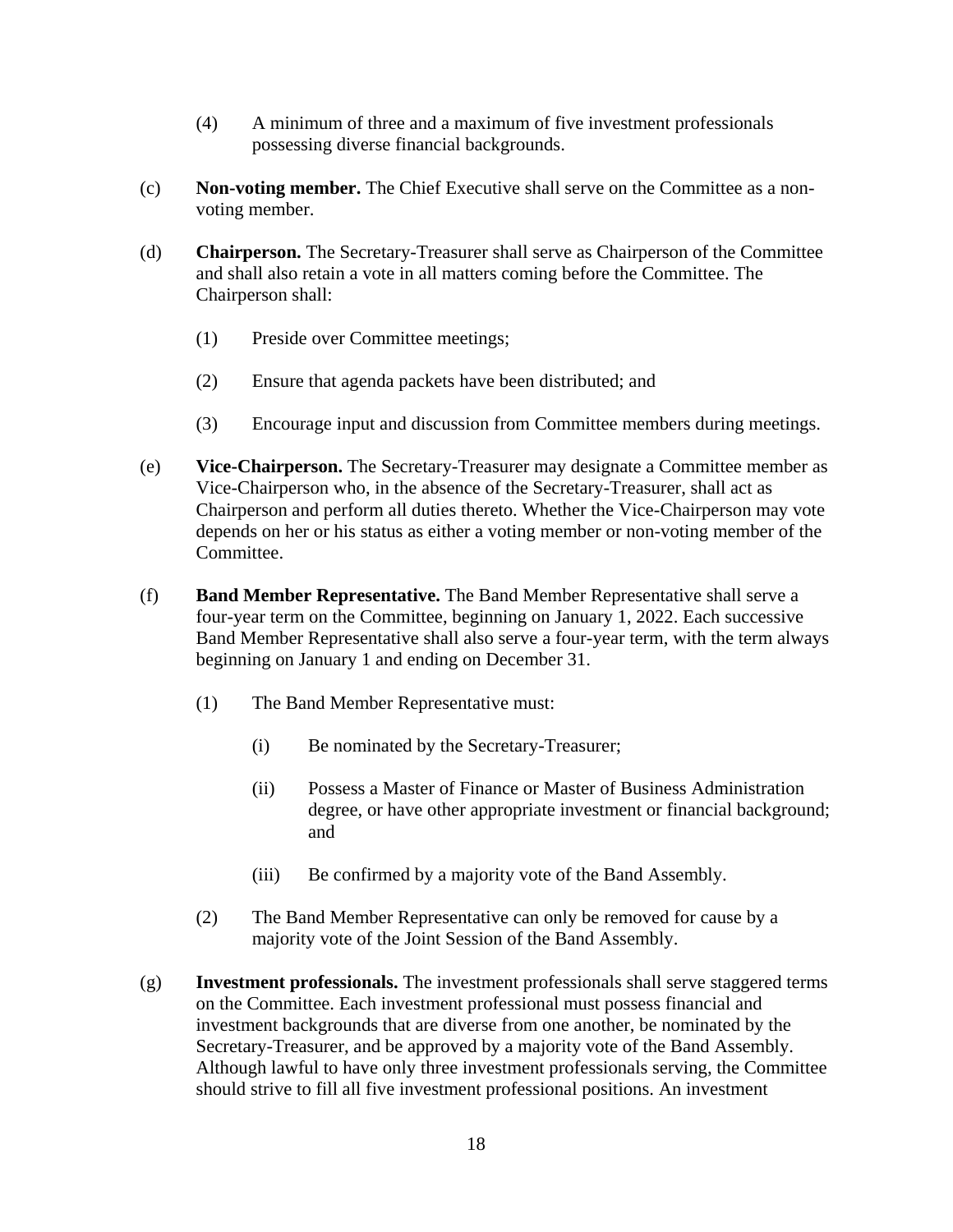professional can only be removed for cause by a majority vote of the Joint Session of the Band Assembly.

- (1) One investment professional shall serve a one-year term, beginning on January 1, 2022. Each successive investment professional serving in this position shall serve a four-year term, with the term always beginning on January 1 and ending on December 31.
- (2) The second investment professional shall serve a two-year term, beginning on January 1, 2022. Each successive investment professional serving in this position shall serve a four-year term, with the term always beginning on January 1 and ending on December 31.
- (3) The third investment professional shall serve a three-year term, beginning on January 1, 2022. Each successive investment professional serving in this position shall serve a four-year term, with the term always beginning on January 1 and ending on December 31.
- (4) The fourth and fifth investment professionals shall serve four-year terms, beginning on January 1, 2022. Each successive investment professional serving in either of these positions shall serve a four-year term, with the terms always beginning on January 1 and ending on December 31.
- (h) **Committee Secretary.** The Committee members shall appoint a Committee Secretary, whether from its members or otherwise. The Chief Investment Officer is permitted to serve as the Committee Secretary, in whole or in part, if appointed by the Committee.
	- (1) The Committee Secretary shall not vote on the Committee's decisions if she or he is not already a voting member of the Committee.
	- (2) The Committee Secretary shall be responsible for meeting organization, administrative and logistical support, and the drafting of agendas, resolutions, and meeting minutes.
	- (3) The Committee Secretary shall communicate with Committee members as needed to address issues that may arise, legal or otherwise, in the course of the Committee's business.
- (i) **Resignation.** The Secretary-Treasurer, Chief Executive, and Commissioner of Finance may not resign from their positions on the Committee except in connection with resignation from their respective offices. Any other Committee member may resign at any time by providing written notice to the Committee. The resignation is effective when the Committee receives the notice, unless a later date is specified in the notice. Acceptance of the resignation is not necessary to make it effective.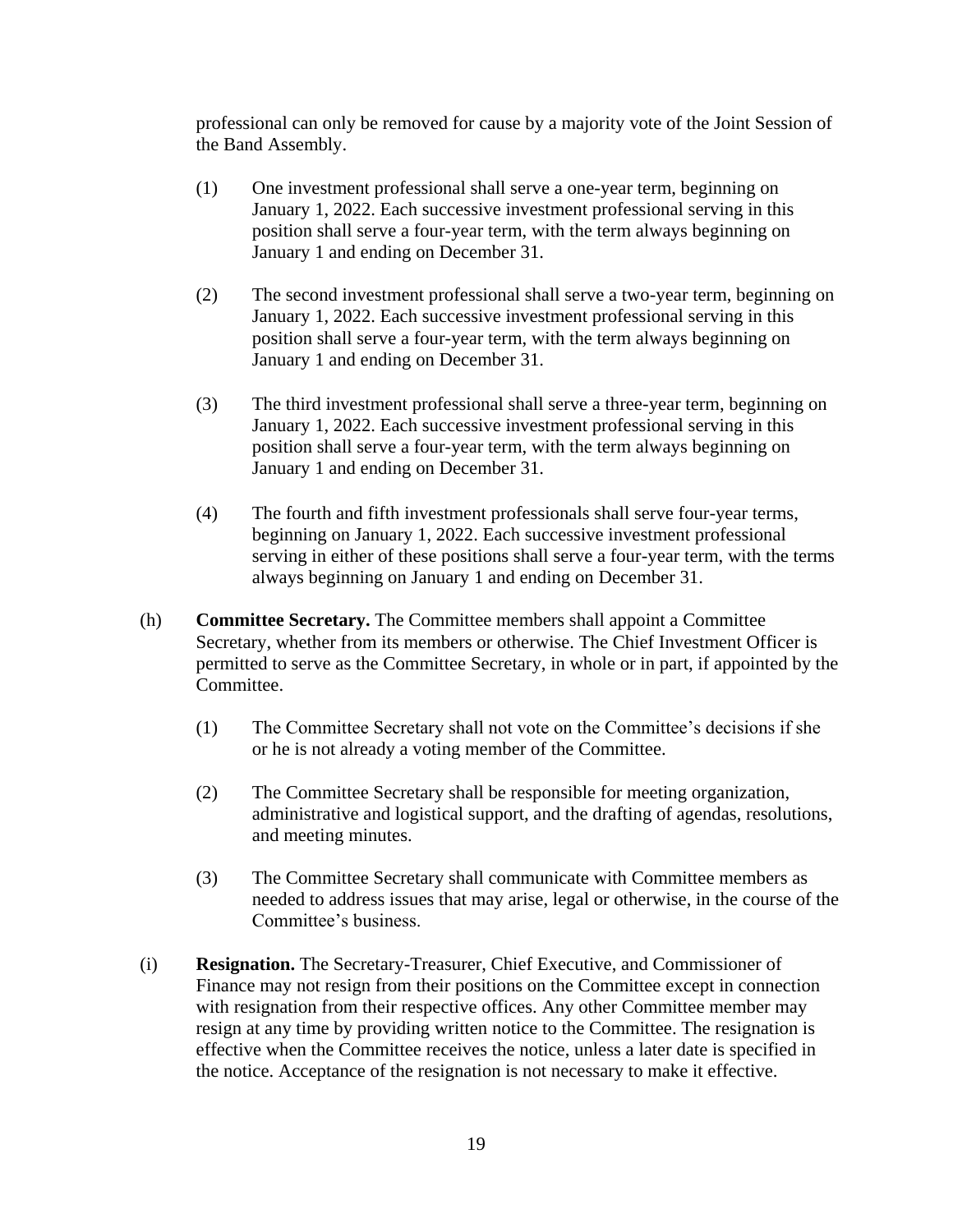(j) **Removals and Vacancies.** The Secretary-Treasurer, Chief Executive, and Commissioner of Finance may not be removed from their positions on the Committee except in connection with removal from their respective offices. In the event that one or more of the Secretary-Treasurer, Chief Executive, or Commissioner of Finance positions are vacant, the vacant position or positions may be filled on a temporary basis in accordance with Band law. If the Secretary-Treasurer position is left vacant, the Vice-Chairperson shall be elevated to Chairperson until a new Secretary-Treasurer is elected. If any other position is left vacant, the position shall be filled in accordance with this chapter.

#### **Historical and Statutory Notes**

#### **Source:**

Band Ordinance 15-22, § 1.

# **§ 205. Duties; Resources and Authority.**

- (a) **Duties.** The Committee shall:
	- (1) Review the Band's Investment Policy Statement no later than December 31 of each year, provided that any revisions shall not conflict with the Band's investment principles established in § 201 of this chapter;
	- (2) Establish bylaws consistent with this chapter that determine the rules of procedure and operation of the Committee;
	- (3) Authorize the Chief Investment Officer to take prudent actions through the issuance of resolutions;
	- (4) Review the quality, performance, and risk characteristics of the Band's investment portfolios;
	- (5) Review market trends and implications for investment risk and portfolio management;
	- (6) Review significant new investment asset classes and strategies;
	- (7) Retain and terminate the Chief Investment Officer as the Committee deems appropriate;
	- (8) Monitor the performance of the Chief Investment Officer, providing input on investment strategy and philosophy;
	- (9) Develop a thoughtful rebalancing policy, under which the Chief Investment Officer will have specific rebalancing duties;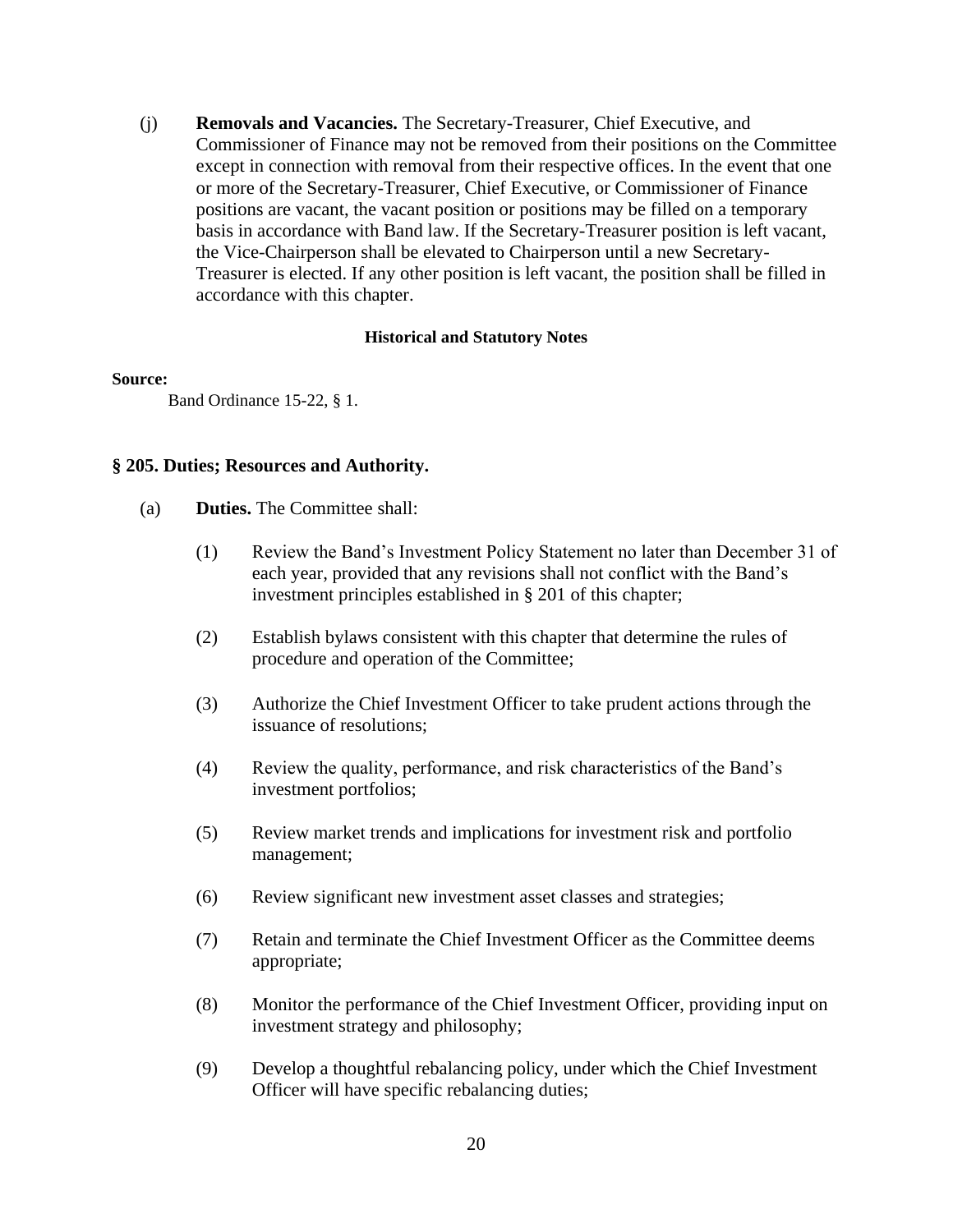- (10) Review and approve the investment budget or contract, as appropriate, with ratification by the Band Assembly;
- (11) Establish a payment procedure whereby the investment budget is paid in accordance with § 207;
- (12) Select the Band's external managers, consultants, custodians, and investment advisors, with ratification by the Band Assembly;
- (13) Monitor the performance of any external managers, consultants, custodians, and investment advisors and terminate their services when appropriate;
- (14) Identify a hierarchy of individuals who can sign investment agreements, provided that the initiator of a transaction shall never be the same person approving the transaction on behalf of the Committee;
- (15) Review and discuss with the Chief Investment Officer any investment issues or considerations relating to Environmental, Social, and Governance Standards;
- (16) Participate in periodic discussions with the Chief Investment Officer, as appropriate, in connection with human resource and succession planning matters;
- (17) Prepare an Annual Report for presentation to the Band Assembly in executive session;
- (18) Prepare semi-annual Comprehensive Performance Reports for presentation to the Band Assembly in executive session; and
- (19) Take other actions within the general scope of its responsibilities under this chapter.
- (b) **Resources and authority.** The Committee:
	- (1) Shall have the resources and authority appropriate to discharge its duties and responsibilities, including the authority to retain legal counsel and other experts or consultants;
	- (2) May conduct or authorize investigations into, or studies of matters within, the scope of the Committee's duties and responsibilities;
	- (3) May form and delegate authority, consistent with this chapter, to subcommittees or to one or more designated members of the Committee; and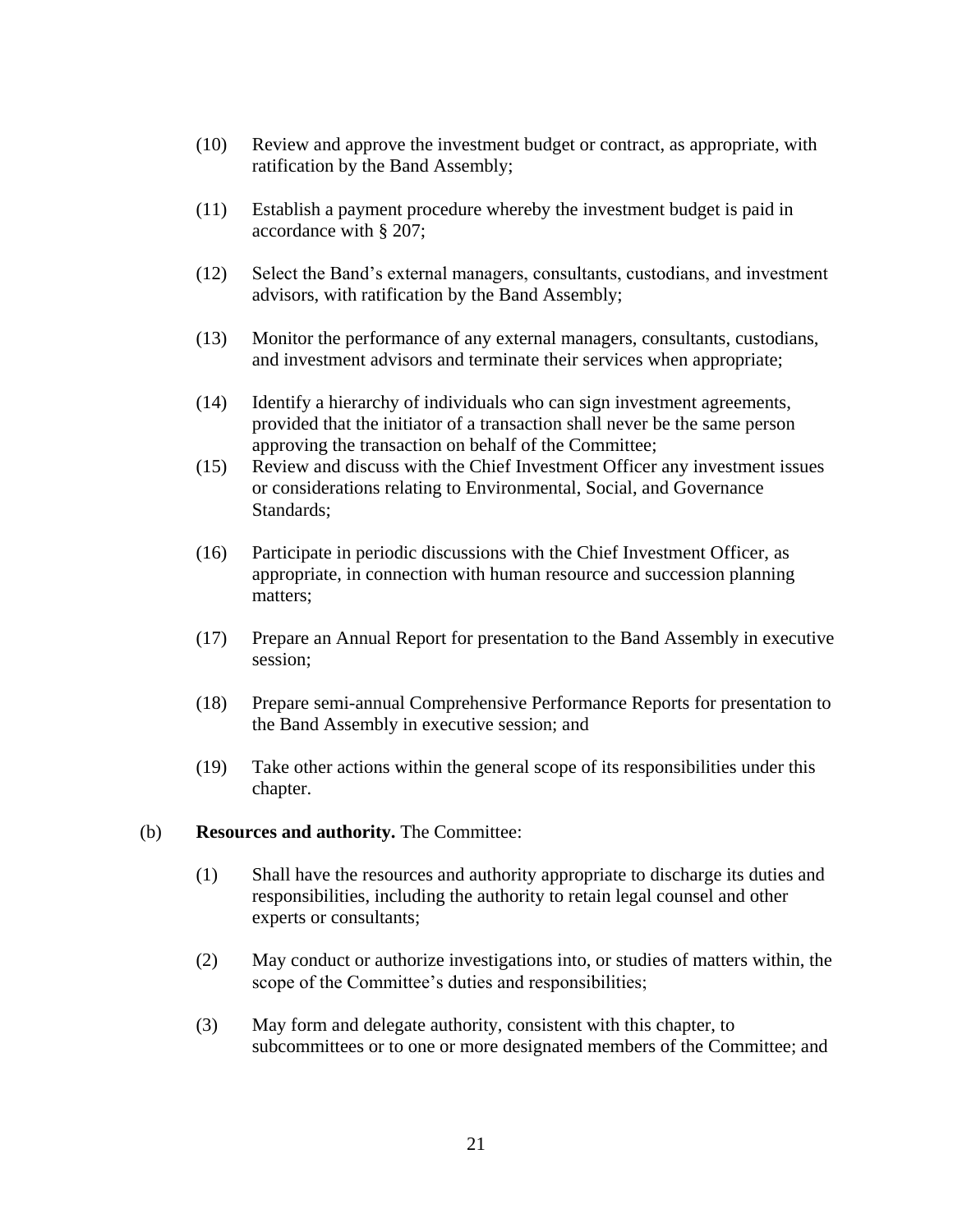(4) May approve a limited waiver of the Band's sovereign immunity in carrying out its statutorily prescribed duties.

# **Historical and Statutory Notes**

#### **Source:**

Band Ordinance 15-22, § 1.

# **§ 206. Chief Investment Officer.**

- (a) The Committee shall hire, and have the authority to terminate at will, a Chief Investment Officer to implement the Band's Investment Policy Statement.
- (b) The Chief Investment Officer shall:
	- (1) Hire, supervise, and manage investment staff to assist in the carrying out of her or his duties;
	- (2) Report to and make investment management recommendations to the Committee;
	- (3) Prepare all supporting documentation for the Committee's agenda packet, with the exception of the agenda itself; and
	- (4) Execute the Committee's decisions and update the Committee about overall progress of the Band's investment function in each meeting.

#### **Historical and Statutory Notes**

#### **Source:**

Band Ordinance 15-22, § 1.

# **§ 207. Investment Budget.**

- (a) The investment budget consists of certain expenses that may be paid from the Band's general ledger and certain expenses which may be paid directly from investment assets at the direction of the Chief Investment Officer.
- (b) Expenses which may be paid directly from investment assets include underlying manager fees, custodial fees, and trading expenses.
- (c) Expenses which may be paid from the Band's general ledger include any costs that were pre-approved as part of an annual budgeting process, including compensation for the Chief Investment Officer and investment staff.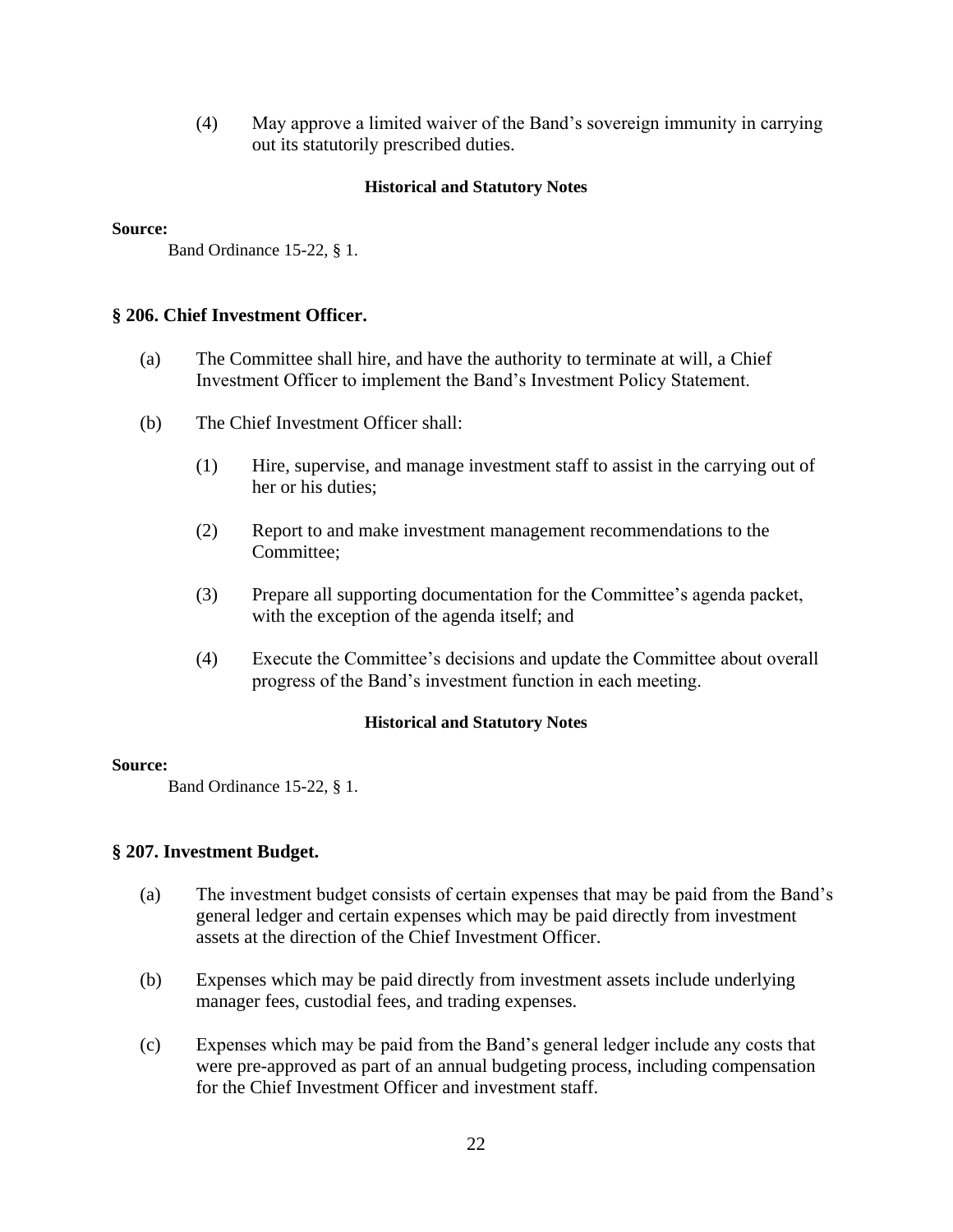(d) Any expense not authorized under this section must be approved by the Committee.

# **Historical and Statutory Notes**

#### **Source:**

Band Ordinance 15-22, § 1.

# **§ 208. Meetings.**

(a) **Frequency.** The Committee must meet at least once per year, but shall strive to meet four times per year. The Chairperson may call special meetings of the Committee as she or he deems necessary or appropriate.

# (b) **Quorum.**

- (1) A quorum of the Committee exists when at least four voting members are present in person or by means of a conference telephone or other communications equipment by means of which all persons participating in the meeting can hear each other.
- (2) The Committee may only act by a majority vote of its members present at the meeting where a quorum exists, except that the Committee may also conduct business via electronic mail without a meeting. A tie vote is insufficient to constitute a majority.
- (3) When the Committee is conducting business via electronic mail, the vote of a majority of the Committee's voting members by such medium shall constitute the action of the Committee.
- (4) In the absence of a quorum, a lesser number of Committee members may adjourn the meeting.
- (c) **Agenda packets.** Members of the Committee will be provided an agenda and all pertinent materials to be discussed during the meeting at least three business days in advance.
- (d) **Bylaws.** The Committee shall have the power to adopt bylaws consistent with this chapter for the conduct of its business.

# (e) **Minutes.**

(1) The Committee Secretary shall draft and maintain minutes of Committee meetings, recording the time and date of the meeting, the names of present and absent Committee members, vote tallies, and the names of Committee members voting for or against each agenda item.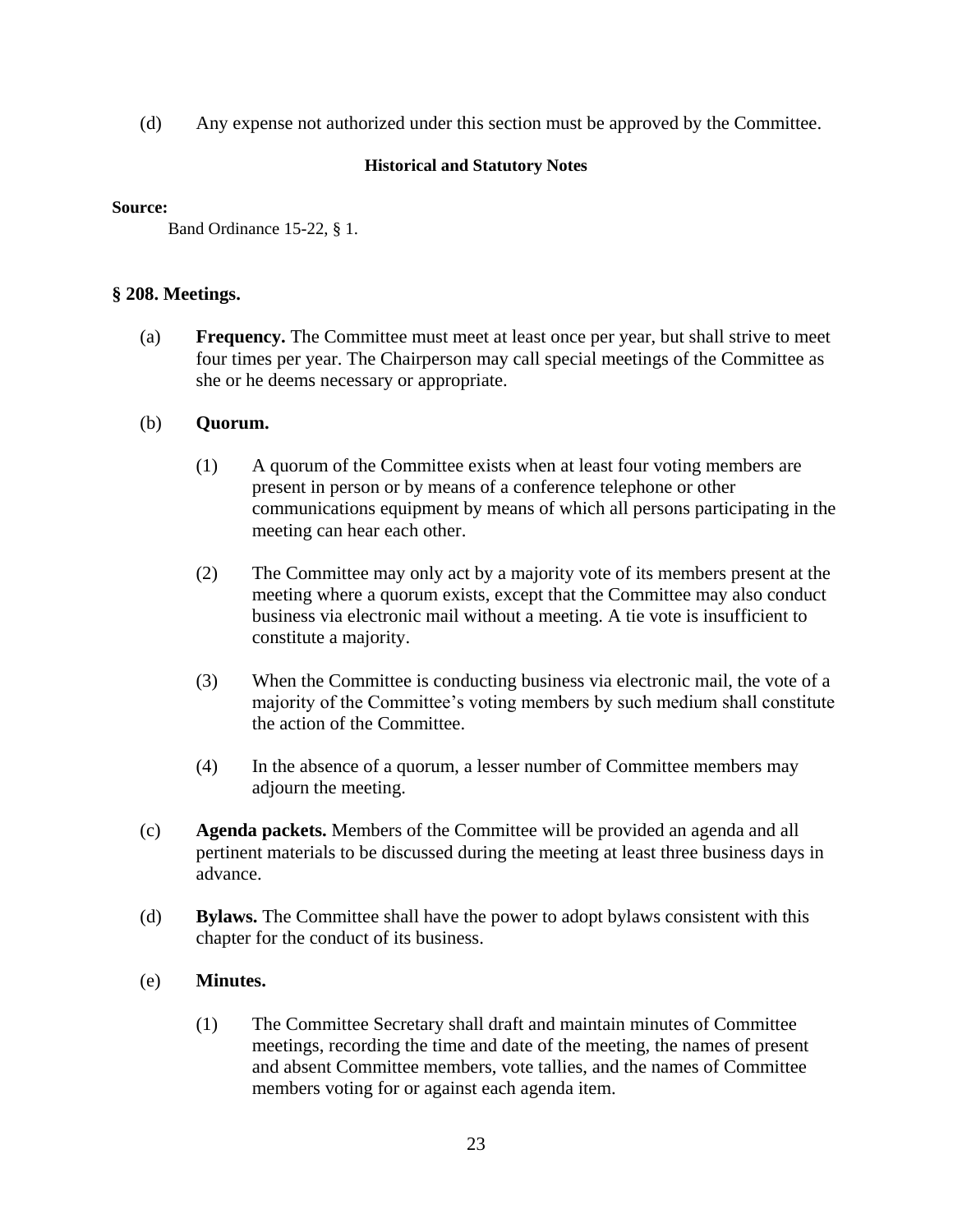- (2) The minutes shall be circulated amongst all Committee members within five business days after the meeting date and approved within 15 business days.
- (f) **Attendees.** The Committee, in its discretion, may invite the following individuals to the Committee's meetings to provide pertinent information:
	- (1) Staff members working in support of the Chief Investment Officer;
	- (2) Legal counsel;
	- (3) Outside investment advisors; and
	- (4) Band officials or administrative support personnel.
- (g) **Subcommittees.** The Committee may form subcommittees of no fewer than two members for any purpose that the Committee deems appropriate and may delegate to such subcommittees such power and authority, consistent with this chapter, as the Committee deems appropriate. The Committee shall not delegate to the subcommittee any power or authority required by law to be exercised by the Committee as a whole.

#### **Source:**

Band Ordinance 15-22, § 1.

# **§ 209. Ethical Responsibilities.**

- (a) **Prudent person.** When making decisions, the Committee members, Chief Investment Officer, and the investment staff must act in good faith and must exercise that degree of judgment and care, under circumstances then prevailing, which persons of prudence, discretion, and intelligence exercise in the management of their own affairs, not for speculation, but for investment, considering the probable safety of their capital as well as the probable income to be derived therefrom.
- (b) **Conflicts of interest.** All members of the Committee shall be free of any conflict of interest with respect to the matters before the Committee. Committee members shall recuse themselves from any deliberations or votes when a conflict of interest exists.
- (c) **Punctuality.** Committee members must strive to be present at and on time for all meetings.
- (d) **Duty of Confidentiality.** Any individual who obtains information about the Band's investments under this chapter shall not disclose that information to unauthorized personnel, except with the express consent of the Committee.